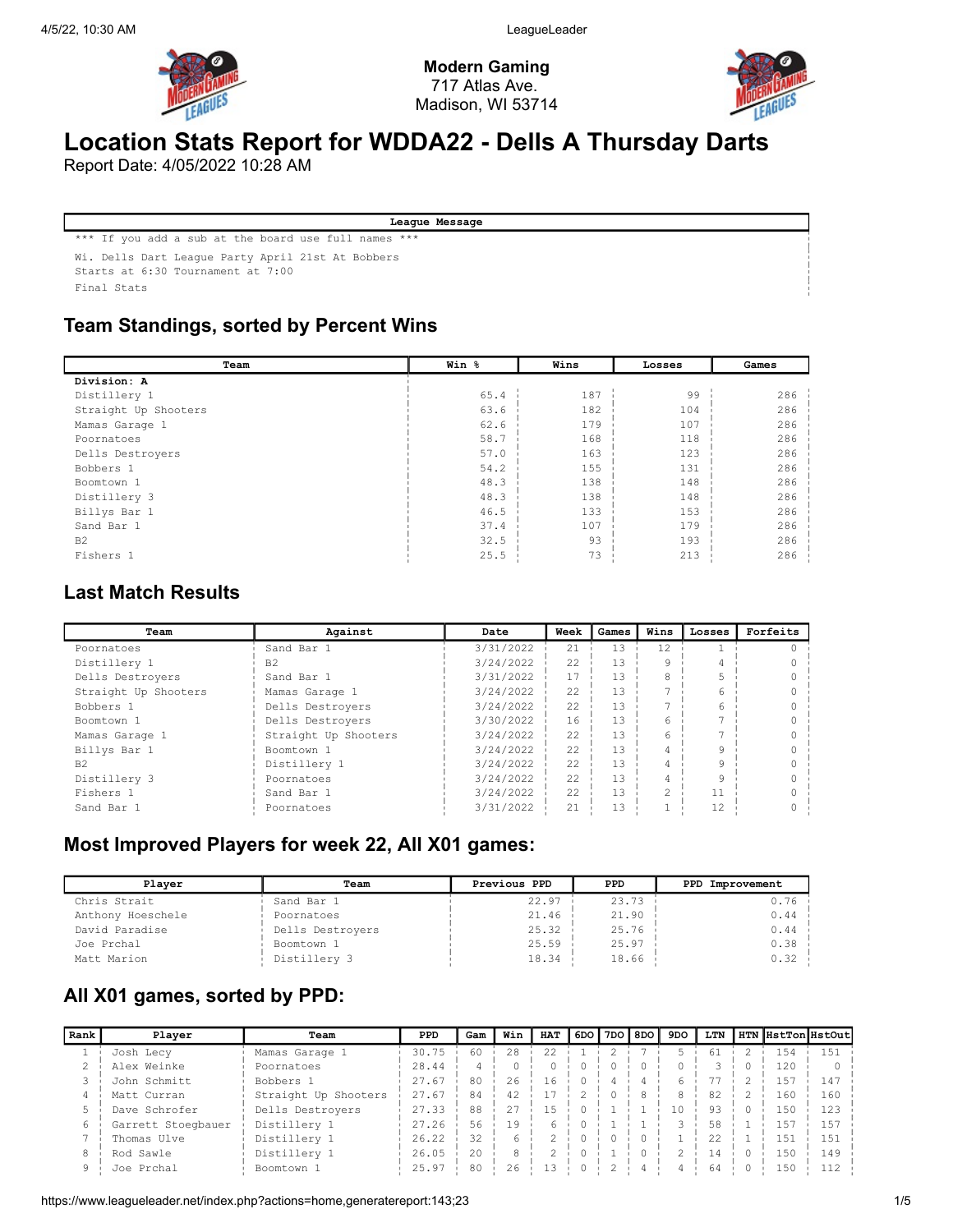| Rank     | Player                     | Team                    | PPD            | Gam                  | Win            | HAT                        | 6DO           | 7DO              | 8DO                         | 9DO                          | LTN            | HTN                        | HstTon HstOut |                     |
|----------|----------------------------|-------------------------|----------------|----------------------|----------------|----------------------------|---------------|------------------|-----------------------------|------------------------------|----------------|----------------------------|---------------|---------------------|
| 10       | David Paradise             | Dells Destroyers        | 25.76          | 56                   | 25             | 8                          | $\mathbf{1}$  | $\mathbf{1}$     | $\circ$                     | 8                            | 48             | $\mathbf{1}$               | 152           | 152                 |
| 11       | Nate Lecy                  | Mamas Garage 1          | 25.48          | 28                   | 7              | 10                         | 0             | 0                | 0                           | $\mathbf{1}$                 | 20             | 0                          | 150           | 52                  |
| 12       | Robby Bristol              | Distillery 1            | 25.30          | 80                   | 21             | 14                         | 0             | $\mathbf{1}$     | $\overline{2}$              | 4                            | 57             | $\mathbf 0$                | 150           | 116                 |
| 13       | Eric Kreul                 | Poornatoes              | 25.04          | 88                   | 30             | 14                         | $\mathbf{1}$  | $\mathbf{1}$     | $\overline{c}$              | 7                            | 61             | $\mathbf 0$                | 150           | 116                 |
| 14       | Kevin Gruber               | Bobbers 1               | 24.99          | 68                   | 16             | 9                          | 0             | 0                | $\overline{c}$              | 3                            | 60             | $\mathbf 0$                | 150           | 117                 |
| 15       | Tanner Rabuck              | Distillery 1            | 24.90          | 84                   | 21             | 11                         | 0             | $\mathbf{1}$     | $\mathbf{0}$                | 3                            | 66             | $\mathbf 0$                | 150           | 118                 |
| 16       | Sam Sweet                  | Bobbers 1               | 24.73          | 68                   | 17             | 10                         | 1             | $\overline{2}$   | $\mathbf{1}$                | 4                            | 53             | 3                          | 157           | 155                 |
| 17       | Davin Personn              | Mamas Garage 1          | 24.69          | 80                   | 13             | 6                          | 0             | $\mathbf{1}$     | $\overline{c}$              | 4                            | 67             | $\circ$                    | 150           | 126                 |
| 18       | Nick Karstetter            | Straight Up Shooters    | 24.62          | 88                   | 26             | 12                         | 0             | 0                | $\overline{c}$              | 7                            | 70             | $\mathbf{1}$               | 157           | 146                 |
| 19       | Al Karstetter              | Straight Up Shooters    | 24.55          | 40                   | 15             | $\overline{7}$             | 0             | 2                | $\overline{2}$              | $\overline{\mathbf{c}}$      | 29             | $\Omega$                   | 150           | 92                  |
| 20       | Jed Traxler                | Poornatoes              | 24.14          | 84                   | 17             | 10                         | 0             | $\Omega$         | $\mathbf{1}$                | 2                            | 73             | 0                          | 150           | 115                 |
| 21       | Bobby Kratz                | Distillery 1            | 24.05          | 8                    | $\mathbf{1}$   | $\overline{2}$             | 0             | 0                | 0                           | 0                            | 3              | $\circ$                    | 150           | 12                  |
| 22       | Jamie Cridelich            | Billys Bar 1            | 23.98          | 88                   | 23             | 21                         | 0             | $\mathbf 0$      | $\mathbf{1}$                | 7                            | 61             | $\circ$                    | 150           | 118                 |
| 23       | Matt Bortz                 | Poornatoes              | 23.98          | 52                   | 19             | 4                          | 0             | 1                | $\mathbf 0$                 | 4                            | 45             | $\mathbf 0$                | 150           | 109                 |
| 24       | Doug Johnson               | Dells Destroyers        | 23.79          | 4                    | $\overline{c}$ | 0                          | 0             | 0                | $\mathbf{0}$                | $\mathbf{1}$                 | $\overline{c}$ | $\mathbf{1}$               | 160           | 160                 |
| 25       | Chris Strait               | Sand Bar 1              | 23.73          | 20                   | 6              | 3                          | 0             | 1                | $\mathbf{1}$                | 0                            | 14             | $\mathbf 0$                | 150           | 61                  |
| 26       | Mindy Jensen               | Straight Up Shooters    | 23.60          | 88                   | 14             | 7                          | 0             | 0                | $\mathbf{0}$                | 4                            | 63             | $\mathbf 0$                | 150           | 115                 |
| 27       | Zach Voss                  | Straight Up Shooters    | 23.55          | 4                    | $\mathbf 0$    | $\mathbf 1$                | 0             | 0                | $\mathbf 0$                 | $\mathbf 0$                  | $\overline{c}$ | $\mathbf 0$                | 150           | $\mathbf 0$         |
| 28       | Troy Schweda               | Distillery 3            | 23.53          | 88                   | 23             | 7                          | 0             | 2                | $\overline{c}$              | 3                            | 70             | $\mathbf{1}$               | 160           | 119                 |
| 29       | Brad Meyers                | Boomtown 1              | 23.45          | 80                   | 23             | 9                          | $\Omega$      | $\Omega$         | $\overline{c}$              | 3                            | 55             | $\mathbf 0$                | 150           | 148                 |
| 30       | Matt Henry                 | Dells Destroyers        | 23.15          | 32                   | 10             | 4                          | 0             | 1                | $\mathbf{1}$                | 2                            | 17             | $\circ$                    | 150           | 133                 |
| 31       | JR Mould                   | Billys Bar 1            | 22.96          | 44                   | 8              | 4                          | 0             | 0                | $\overline{2}$              | 0                            | 28             | 0                          | 150           | 105                 |
| 32       | Jalen Buss                 | Distillery 3            | 22.81          | 84                   | 21             | 7                          | 0             | 0                | 3                           | 3                            | 56             | $\mathbf{1}$               | 180           | 148                 |
| 33       | Mark Brown                 | Bobbers 1               | 22.81          | 12                   | 3              | $\overline{c}$             | 0             | 0                | $\mathbf 0$                 | 0                            | 5              | $\circ$                    | 150           | 59                  |
| 34       | Rob English                | Distillery 1            | 22.78          | 72                   | 27             | 7                          | 0             | 1                | $\mathbf{1}$                | 5                            | 49             | $\mathbf{1}$               | 160           | 142                 |
| 35       | Kevin Haske                | Mamas Garage 1          | 22.69          | 64                   | 22             | 6                          | 0             | $\Omega$         | $\overline{c}$              | 5                            | 38             | $\mathbf{1}$               | 157           | 101                 |
| 36       | Jason Rasmussen            | Sand Bar 1              | 22.36          | 88                   | 20             | 14                         | 0             | 0                | $\mathbf{1}$                | $\overline{c}$               | 48             | $\mathbf 0$                | 150           | 114                 |
| 37       | Michael Geldon             | Boomtown 1              | 22.07          | 68                   | 15             | 6                          | 0             | 0                | $\mathbf 0$                 | $\overline{c}$               | 43             | 0                          | 150           | 124                 |
| 38       | Buck Brackman              | Mamas Garage 1          | 21.98          | 80                   | 18             | 7                          | $\mathbf{1}$  | 1                | $\overline{c}$              | 0                            | 35             | $\mathbf 1$                | 180           | 180                 |
| 39       | Anthony Hoeschele          | Poornatoes              | 21.90          | 36                   | 10             | 4                          | 0             | 1                | $\mathbf{1}$                | $\mathbf{1}$                 | 26             | $\mathbf 0$                | 150           | 100                 |
| 40       | Ryan Nagle                 | Mamas Garage 1          | 21.88          | 36                   | 12             | 2                          | 0             | 0                | $\mathbf{1}$                | 0                            | 21             | $\mathbf 1$                | 151           | 65                  |
| 41       | Hal Van Horn               | Dells Destroyers        | 21.53          | 88                   | 12             | 4                          | 0             | 0                | $\mathbf{1}$                | 1                            | 50             | $\circ$                    | 150           | 126                 |
| 42       | Jonny Moll                 | <b>B2</b>               | 21.33          | 84                   | 12             | 6                          | 0             | 0                | $\mathbf{1}$                | $\mathbf{1}$                 | 45             | 0                          | 150           | 101                 |
| 43       | Chris White                | Dells Destroyers        | 21.17          | 64                   | 12             | $\overline{c}$             | 0             | 0                | $\overline{c}$              | $\mathbf{1}$                 | 38             | $\mathbf 0$                | 150           | 111                 |
| 44       | Colyn Buss                 | Distillery 3            | 21.17          | 64                   | 10             | 3                          | 0             | 0                | $\mathbf 0$                 | $\mathbf{1}$                 | 43             | $\mathbf 0$                | 150           | 107                 |
| 45       | Jason Lucht                | Billys Bar 1            | 21.08          | 88                   | 20             | 5                          | 0             | 0                | $\mathbf 0$                 | 0                            | 51             | $\mathbf 0$                | 150           | 82                  |
| 46       | Josh Mawbey                | Sand Bar 1              | 20.89          | 76                   | 13             | $\overline{c}$             | 0             | 0                | $\mathbf{1}$                | 4                            | 50             | 0                          | 150           | 138                 |
| 47       | Jeff Millard               | Sand Bar 1              | 20.81          | 72                   | 9              | 8                          | 0             | 1                | $\mathbf{1}$                | 0                            | 30             | $\mathbf{1}$               | 160           | 60                  |
| 48       | Scott Roznos               | B <sub>2</sub>          | 20.78          | 88                   | 19             | 3                          | 1             | $\Omega$         | $\mathbf{0}$                | 2                            | 43             | $\mathbf{1}$               | 151           | 151                 |
| 49       | Parker Campbell            | Distillery 3            | 20.58          | 84                   | 16             | 6                          | 0             | 0                | 1                           | 6                            | 42             | $\mathbf{1}$               | 151           | 117                 |
| 50       | Matt Mitchell              | Boomtown 1              | 20.56          | 20                   | 3              | $\mathbf 0$                | 0             | 0                | $\mathbf{0}$                | 0                            | 10             | $\circ$                    | 115           | 68                  |
| 51       | Ryan Manley                | Dells Destroyers        | 20.55          | 20                   | 3              | $\mathbf 1$                | 0             | 0                | $\mathbf{0}$                | 0                            | 5              | $\circ$                    | 150           | 48                  |
| 52       | Jameson Traxler            | Poornatoes              | 20.51          | 80                   | 14             | 5                          | 0             | 0                | $\mathbf{0}$                | 3                            | 33             | $\circ$                    | 150           | 81                  |
| 53       | Tommy Szymanski            | Bobbers 1               | 20.42          | 8                    | $\mathbf{1}$   | 0                          | 0             | 0                | $\mathbf{0}$                | 0                            | 4              | 0                          | 119           | 65                  |
| 54       | Greg Merath                | Straight Up Shooters    | 20.28          | 48                   | 7              | 0                          | 0             | 0                | 0                           | $\mathbf{1}$                 | 28             | 0                          | 123           | 109                 |
| 55       | Mark Leonard               | Fishers 1               | 20.24          | 88                   | 20             | $\overline{c}$             | 0             | 0                | $\mathbf 0$                 | 0                            | 57             | 0                          | 150           | 112                 |
| 56       | Jeff Morris                | Bobbers 1               | 20.24          | 52                   | 9              | 4                          | 0             | $\Omega$         | $\mathbf{1}$                | $\mathbf{1}$                 | 22             | $\Omega$                   | 150           | 107                 |
| 57       | Zach Zamzow                | Fishers 1               | 19.80          | 40                   | 3              | 3                          | 0             | 0                | 0                           | 0                            | 15             | 0                          | 150           | 33                  |
| 58       | Dan Fischer                | Distillery 3            | 19.66          | 4                    | $\mathbf{1}$   | $\mathbf{1}$               | 0             | 0                | $\mathbb O$                 | 0                            | $\overline{c}$ | 0                          | 150           | 22                  |
| 59       | Ethan Gulas                | Billys Bar 1            | 19.66          | 8                    | $\mathbf{2}$   | $\mathbf 0$                | 0             | 0                | $\circ$                     | $\circ$                      | 6              | $\circ$                    | 118           | 24                  |
| 60       | Dave Bing                  | Billys Bar 1            | 19.65          | 84                   | 18             | 6                          | $\circ$       | $\mathbf 0$      | 3                           | $\overline{c}$               | 26             | 0                          | 150           | 103                 |
| 61       | Tara Mawbey                | Sand Bar 1              | 19.56          | $\overline{4}$       | $\mathbf 0$    | $\mathbf 0$                | $\mathbf 0$   | 0                | $\circ$                     | 0                            | $\mathbf{1}$   | $\circ$                    | 115           | $\mathsf{O}\xspace$ |
| 62       | Josh Reichhoff             | <b>B2</b>               | 19.20          | 88                   | 11             | $\mathbf{1}$               | 0             | 0                | $\mathbf 0$                 | $\mathbf{1}$                 | 37             | $\circ$                    | 150           | 136                 |
| 63       | Matt Stanton               | Fishers 1               | 19.13          | 20                   | $\mathbf{1}$   | $\mathbf 0$                | 0             | 0                | $\mathbf 0$                 | 0                            | 11             | $\circ$                    | 118           | 35                  |
| 64       | CJ Garcia                  | B2                      | 19.10          | 4                    | $\circ$        | $\mathbf 0$                | 0             | 0                | $\mathbf 0$                 | 0                            | $\mathbf{1}$   | $\circ$                    | 105           | $\mathbb O$         |
| 65       | Matt Marion                | Distillery 3            | 18.66          | 28                   | 3              | $\mathbf 0$                | 0             | 0                | $\mathbf 0$                 | $\mathbf{1}$                 | 7              | $\mathbf 0$                | 124           | 124                 |
| 66       | John Sobojinski            | Bobbers 1               | 18.48          | 52                   | 5<br>0         | $\mathbf 0$<br>$\mathbf 0$ | 0<br>$\Omega$ | 0<br>$\Omega$    | $\mathbf 0$                 | $\mathbf 0$<br>0             | 21<br>$\Omega$ | $\mathbf 0$<br>$\mathbf 0$ | 120           | 99                  |
| 67       | Dan Fjoser                 | Fishers 1               | 17.67          | $\overline{4}$       |                |                            |               |                  | $\mathbf 0$                 |                              |                |                            | $\mathbf{0}$  | $\circ$             |
| 68       | Jake Beard                 | Bobbers 1               | 17.59          | 12                   | $\circ$        | $\mathbf 0$                | 0             | 0                | $\mathbf 0$                 | $\circ$                      | $\overline{4}$ | $\circ$                    | 121           | $\mathbf 0$         |
| 69       | Ken Mould                  | B2                      | 17.50          | $\overline{4}$       | $\circ$        | $\mathbb O$                | 0             | $\mathbf 0$      | $\circ$                     | 0                            | $\mathbf{1}$   | 0                          | 106           | $\mathsf{O}\xspace$ |
| 70       | Aaron Normand              | Fishers 1               | 17.22          | 64                   | 3              | $1\,$<br>$\mathbf 0$       | 0             | 0<br>$\Omega$    | $\mathbf 0$                 | $1\,$                        | 11             | $\circ$                    | 150           | 68                  |
| 71<br>72 | Jake Millard               | Mamas Garage 1          | 17.17          | 4<br>72              | $\circ$<br>5   | $\mathbf 0$                | 0<br>0        | 0                | $\mathbf 0$<br>$\mathbf 0$  | 0<br>0                       | $\circ$        | $\circ$<br>$\circ$         | $\mathbf{0}$  | 0<br>59             |
|          | Patty Brown                | Sand Bar 1              | 17.09          |                      | 6              | $\overline{c}$             | 0             | 0                | $\mathbf 0$                 |                              | 15             | $\circ$                    | 127           |                     |
| 73       | Aaron Van Schoyck          | Fishers 1               | 17.04          | 88                   | $1\,$          | $\circ$                    | 0             | 0                | $\mathbf 0$                 | 0<br>0                       | 22<br>3        | $\circ$                    | 150           | 100<br>40           |
| 74       | Bryan Landgraf             | Boomtown 1              | 16.72          | 12                   | $\overline{4}$ |                            | 0             |                  |                             |                              |                |                            | 115           |                     |
| 75       | David Shaffer              | Fishers 1               | 16.70          | 44<br>40             | 3              | $1\,$<br>$\mathbf 0$       | $\Omega$      | 0<br>$\Omega$    | $\mathbf{1}$<br>$\mathbf 0$ | $\mathbf{1}$<br>$\mathbf{1}$ | 10<br>10       | 0                          | 150           | 101                 |
| 76       | Earl Walker                | Billys Bar 1            | 16.65          |                      | $\overline{2}$ | $\mathbf 0$                | 0             |                  | $\circ$                     | $\circ$                      | $\overline{4}$ | 0<br>$\circ$               | 124           | 85                  |
| 77<br>78 | Billy Farmer               | Sand Bar 1              | 15.92          | 20<br>$\overline{4}$ | $\circ$        | $\circ$                    | 0             | 0<br>$\mathbf 0$ | $\circ$                     | 0                            | $\mathbf{1}$   | 0                          | 110<br>115    | 57<br>0             |
| 79       | Micah Bull                 | Poornatoes              | 15.73<br>15.36 | 88                   | $\mathbf{1}$   | $1\,$                      | 0             | 0                | $\circ$                     | 0                            | 10             | $\circ$                    | 150           | 26                  |
| 80       | Jay Krumscheid             | Boomtown 1<br><b>B2</b> |                | 84                   | 3              | $\circ$                    | $\circ$       | $\mathbf 0$      | $\circ$                     | 0                            | 16             | $\circ$                    | 128           | 42                  |
| 81       | Wes Potter<br>Dillon Brill | Poornatoes              | 14.94<br>14.75 | 4                    | $\mathbf 0$    | $\mathbb O$                | $\mathbf 0$   | $\mathbf 0$      | $\mathbf 0$                 | $\mathbf 0$                  | $\circ$        | $\circ$                    | 0             | $\circ$             |
| 82       | Eric Loomis                | Boomtown 1              | 14.00          | 4                    | $\mathbb O$    | $\mathbb O$                | 0             | 0                | $\mathbf 0$                 | $\mathbf 0$                  | 0              | $\mathbf 0$                | 0             | $\mathbb O$         |
| 83       | Rich Zam                   | Fishers 1               |                | $\overline{4}$       | $\mathbf 0$    | $\mathbb O$                | 0             | 0                | $\mathbb O$                 | 0                            | 0              | $\circ$                    | 0             | $\circ$             |
|          |                            |                         | 10.48          |                      |                |                            |               |                  |                             |                              |                |                            |               |                     |

## Most Improved Players for week 22, All Cricket games: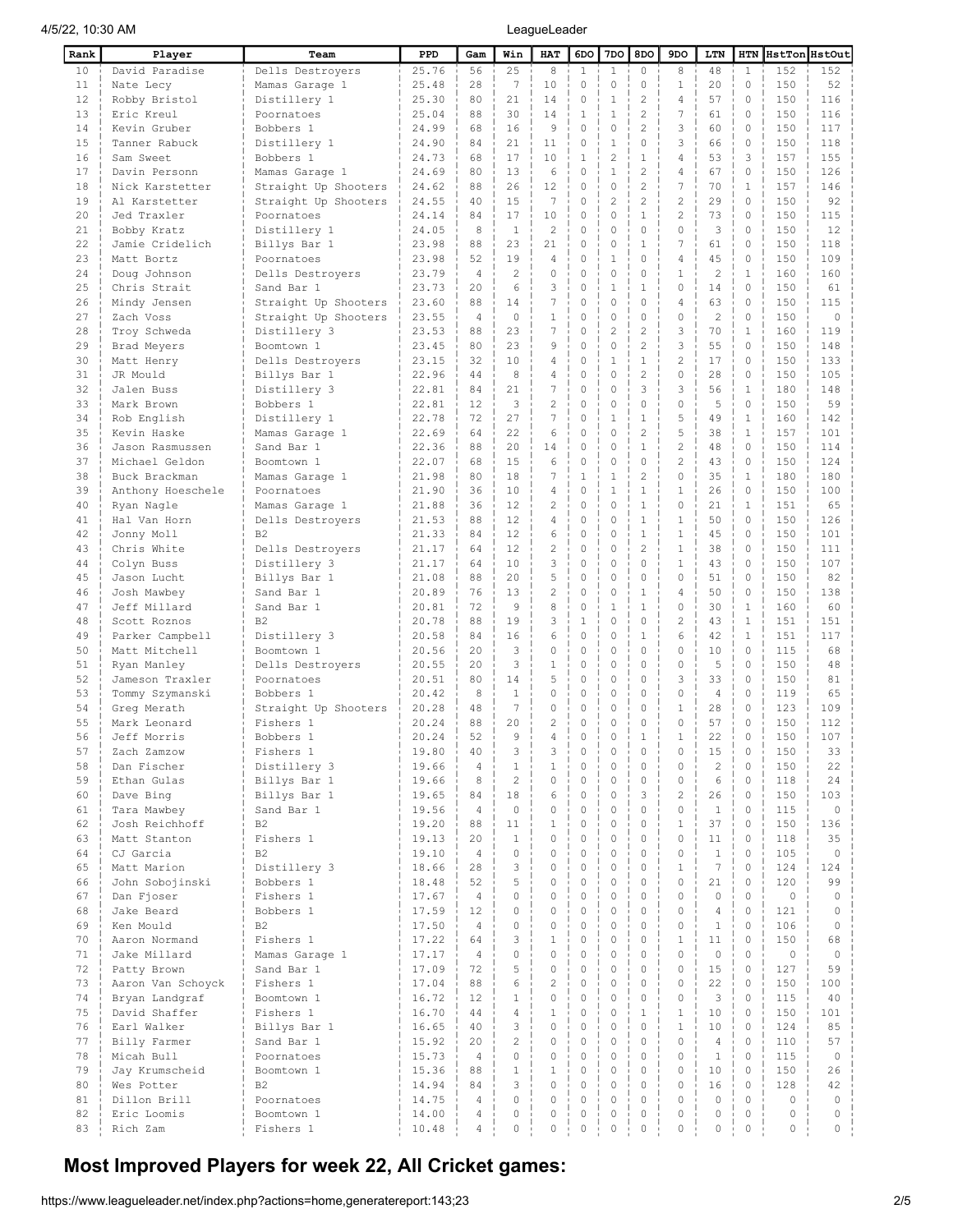| Plaver            | Team                 | Previous MPR | <b>MPR</b> | MPR Improvement |
|-------------------|----------------------|--------------|------------|-----------------|
| Chris Strait      | Sand Bar 1           | 2.04         | 2.21       | 0.17            |
| Anthony Hoeschele | Poornatoes           | 2.28         | 2.36       | 0.08            |
| Mindy Jensen      | Straight Up Shooters | 2.53         | 2.58       | 0.05            |
| David Paradise    | Dells Destrovers     | 2.97         | 3.02       | 0.05            |
| Robby Bristol     | Distillery 1         | 2.82         | 2.86       | 0.04            |

# All Cricket games, sorted by MPR:

| Rank           | Player                         | Team                      | <b>MPR</b>   | Gam      | Wins           | AST                  | HAT                       | 5MR            | 6MR                              | 7MR                     | 8MR                     | 9MR                          | <b>WHS</b>             |
|----------------|--------------------------------|---------------------------|--------------|----------|----------------|----------------------|---------------------------|----------------|----------------------------------|-------------------------|-------------------------|------------------------------|------------------------|
| $\mathbf{1}$   | Josh Lecy                      | Mamas Garage 1            | 3.84         | 45       | 23             | 12                   | 3                         | 32             | 22                               | 20                      | $\circ$                 | 6                            | $\mathbf{1}$           |
| 2              | Zach Voss                      | Straight Up Shooters      | 3.53         | 3        | $\mathbf{1}$   | $\circ$              | $\circ$                   | $\Omega$       | 3                                | 2                       | $\circ$                 | 0                            | $\circ$                |
| 3              | Doug Johnson                   | Dells Destrovers          | 3.47         | 3        | $\mathbf{1}$   | $\mathbf{1}$         | $\circ$                   | 3              | 3                                | $\mathbf{0}$            | 0                       | 0                            | $\mathbf 0$            |
| $\overline{4}$ | Matt Curran                    | Straight Up Shooters      | 3.09         | 63       | 26             | 15                   | $\overline{4}$            | 47             | 20                               | 16                      | 0                       | 4                            | $\mathbf 0$            |
| 5              | John Schmitt                   | Bobbers 1                 | 3.03         | 60       | 24             | 14                   | 5                         | 33             | 9                                | 17                      | 0                       | $\mathbf{1}$                 | $\mathbf 0$            |
| 6              | David Paradise                 | Dells Destroyers          | 3.02         | 42       | 14             | 10                   | $\overline{2}$            | 26             | 12                               | 12                      | 0                       | 0                            | 0                      |
| 7              | Nate Lecy                      | Mamas Garage 1            | 2.98         | 21       | 7              | 8                    | $\circ$                   | 15             | $\overline{c}$                   | 5                       | 0                       | 0                            | $\mathbf 0$            |
| 8              | Mark Brown                     | Bobbers 1                 | 2.98         | 9        | $\mathbf{1}$   | 5                    | $\circ$                   | $\overline{4}$ | $\mathbf{1}$                     | $\mathbf{1}$            | $\mathbf{1}$            | $\mathbf{1}$                 | $\circ$                |
| 9              | Dave Schrofer                  | Dells Destroyers          | 2.98         | 66       | 16             | 19                   | 5                         | 32             | 19                               | 14                      | 0                       | $\mathbf{1}$                 | $\mathbf{1}$           |
| 10             | Sam Sweet                      | Bobbers 1                 | 2.96         | 51       | 18             | 17                   | $\overline{c}$            | 22             | 12                               | $\overline{4}$          | 0                       | 3                            | $\Omega$               |
| 11             | Bobby Kratz                    | Distillery 1              | 2.92         | 6        | 3              | 2                    | $\circ$                   | 3              | 3                                | $\mathbf{1}$            | 0                       | 0                            | 0                      |
| 12             | Garrett Stoegbauer             | Distillery 1              | 2.90         | 42       | 13<br>18       | 16                   | 3<br>$\overline{4}$       | 21<br>29       | 12<br>7                          | 12<br>12                | $\circ$<br>0            | $\mathbf{1}$<br>4            | $\circ$<br>$\mathbf 0$ |
| 13<br>14       | Kevin Gruber<br>Robby Bristol  | Bobbers 1<br>Distillery 1 | 2.87<br>2.86 | 51<br>60 | 22             | 10<br>14             | $\mathbf{1}$              | 26             | 21                               | 9                       | $\overline{c}$          | 4                            | $\mathbf 0$            |
| 15             | Tanner Rabuck                  | Distillery 1              | 2.85         | 63       | 21             | 18                   | $\overline{2}$            | 34             | 2.4                              | 7                       | 0                       | $\overline{c}$               | $\circ$                |
| 16             | Joe Prchal                     | Boomtown 1                | 2.84         | 60       | 17             | 14                   | 6                         | 32             | 14                               | 10                      | 0                       | $\mathbf 0$                  | $\mathbf 0$            |
| 17             | Dan Fischer                    | Distillery 3              | 2.82         | 3        | $\overline{c}$ | $\circ$              | $\circ$                   | 3              | $\mathbf{1}$                     | $\mathbf{0}$            | 0                       | 0                            | $\circ$                |
| 18             | Rod Sawle                      | Distillery 1              | 2.81         | 15       | $\overline{4}$ | 5                    | $\circ$                   | 10             | 4                                | $\overline{c}$          | 0                       | 0                            | $\circ$                |
| 19             | Nick Karstetter                | Straight Up Shooters      | 2.75         | 66       | 16             | 20                   | 7                         | 31             | 12                               | 10                      | 1                       | 4                            | $\mathbf{1}$           |
| 20             | Thomas Ulve                    | Distillery 1              | 2.73         | 24       | 8              | $\overline{7}$       | $\sqrt{2}$                | 15             | $\overline{c}$                   | 3                       | 0                       | 0                            | 0                      |
| 21             | Eric Kreul                     | Poornatoes                | 2.73         | 66       | 26             | 17                   | $\overline{c}$            | 33             | 15                               | 9                       | 0                       | $\mathbf{1}$                 | $\mathbf 0$            |
| 22             | Brad Meyers                    | Boomtown 1                | 2.69         | 60       | 21             | 12                   | 6                         | 19             | 13                               | 11                      | $\mathbf{1}$            | 0                            | $\mathbf{1}$           |
| 23             | Troy Schweda                   | Distillery 3              | 2.67         | 66       | 19             | 17                   | $\overline{4}$            | 24             | 16                               | 14                      | $\mathbf{1}$            | $\overline{c}$               | $\mathbf 0$            |
| 24             | Jamie Cridelich                | Billys Bar 1              | 2.64         | 66       | 12             | 17                   | 6                         | 31             | 13                               | 5                       | 0                       | $\circ$                      | $\mathbf 0$            |
| 25             | Kevin Haske                    | Mamas Garage 1            | 2.61         | 48       | 17             | 7                    | 3                         | 26             | 6                                | 5                       | $\circ$                 | 0                            | $\mathbf{1}$           |
| 26             | Matt Bortz                     | Poornatoes                | 2.60         | 39       | 14             | 9                    | 3                         | 20             | 9                                | 9                       | 0                       | 0                            | $\mathbf 0$            |
| 27             | Mindy Jensen                   | Straight Up Shooters      | 2.58         | 66       | 15             | 25                   | $\overline{c}$            | 21             | 14                               | 12                      | 0                       | $\overline{c}$               | $\circ$                |
| 28             | Jalen Buss                     | Distillery 3              | 2.56         | 63       | 17             | 14                   | $\overline{c}$            | 25             | 9                                | 8                       | 1                       | 0                            | $\circ$                |
| 29             | Chris White                    | Dells Destrovers          | 2.56         | 48       | 15             | 15                   | $\mathbf{1}$              | 24             | 8                                | 6                       | $\overline{c}$          | 1                            | 0                      |
| 30             | Greg Merath                    | Straight Up Shooters      | 2.55         | 36       | 11             | 12                   | 3                         | 13             | 5                                | 5                       | 0                       | $\mathbf{1}$                 | $\circ$                |
| 31             | Jed Traxler                    | Poornatoes                | 2.51         | 63       | 20             | 18                   | $\overline{4}$            | 30             | 12                               | 7                       | 0                       | 0                            | 0                      |
| 32             | Colyn Buss                     | Distillery 3              | 2.51         | 48       | 11             | 12                   | $\overline{c}$            | 17             | 14                               | 8                       | $\mathbf{1}$            | 0                            | $\mathbf 0$            |
| 33             | Davin Personn                  | Mamas Garage 1            | 2.49         | 60       | 13             | 21                   | $1\,$                     | 35             | 9                                | 7                       | $\mathbf 0$             | 0                            | $\mathbf 0$            |
| 34             | Jonny Moll                     | B <sub>2</sub>            | 2.47         | 63       | 23             | 6                    | $\mathbf{1}$              | 19             | 10                               | 8                       | 0                       | $\circ$                      | $\mathbf{1}$           |
| 35             | Rob English                    | Distillery 1              | 2.44         | 54       | 11             | 20                   | $\mathbf{1}$              | 15             | 11                               | $\overline{4}$          | 0                       | $\mathbf{1}$                 | $1\,$                  |
| 36             | Jameson Traxler                | Poornatoes                | 2.43         | 60       | 10             | 23                   | 3                         | 25             | 10                               | 11                      | 0                       | 0                            | $\circ$                |
| 37             | Matt Henry                     | Dells Destroyers          | 2.42         | 24       | $\overline{4}$ | 8                    | $\circ$                   | 9              | $\overline{4}$<br>$\mathfrak{D}$ | $\overline{c}$          | 0                       | 0                            | $\circ$                |
| 38<br>39       | Matt Mitchell                  | Boomtown 1                | 2.40         | 15<br>66 | 7<br>12        | $\overline{c}$<br>17 | $\circ$<br>$\Omega$       | 4<br>22        | 7                                | 3<br>$\overline{4}$     | $\circ$<br>$\mathbf{1}$ | $\mathbf{1}$<br>$\mathbf{1}$ | $\circ$<br>0           |
| 40             | Jason Rasmussen<br>Jason Lucht | Sand Bar 1                | 2.40<br>2.39 | 66       | 24             | 9                    | $\mathbf{1}$              | 23             | 14                               | 8                       | 0                       | $\mathbf{1}$                 | 0                      |
| 41             | Jeff Morris                    | Billys Bar 1<br>Bobbers 1 | 2.38         | 39       | 8              | 16                   | $\circ$                   | 3              | 9                                | 3                       | $\mathbf{1}$            | $\mathbf{1}$                 | $\mathbf 0$            |
| 42             | Anthony Hoeschele              | Poornatoes                | 2.36         | 27       | 7              | 7                    | $\mathbf{1}$              | 7              | 2                                | 3                       | $\mathbf 0$             | 0                            | $\circ$                |
| 43             | Al Karstetter                  | Straight Up Shooters      | 2.32         | 30       | 9              | 6                    | $\,1\,$                   | 9              | 4                                | $\overline{c}$          | $\circ$                 | $\circ$                      | $\mathbf{1}$           |
| 44             | JR Mould                       | Billys Bar 1              | 2.31         | 33       | 8              | 9                    | $\overline{4}$            | 11             | 6                                | 3                       | 0                       | 0                            | 0                      |
| 45             | Ethan Gulas                    | Billys Bar 1              | 2.31         | 6        | 1              | $\mathbf{1}$         | $\circ$                   | $\overline{4}$ | $\mathbf{1}$                     | $\mathbf 0$             | 0                       | 0                            | 0                      |
| 46             | Scott Roznos                   | B <sub>2</sub>            | 2.30         | 66       | 14             | 9                    | 3                         | 26             | 9                                | 5                       | 0                       | 1                            | 0                      |
| 47             | Michael Geldon                 | Boomtown 1                | 2.30         | 51       | 15             | 11                   | $\overline{2}$            | 15             | 3                                | 6                       | 0                       | $\Omega$                     | $\Omega$               |
| 48             | Ryan Nagle                     | Mamas Garage 1            | 2.28         | 27       | 6              | 9                    | $\circ$                   | 9              | 3                                | 1                       | 0                       | 0                            | $\circ$                |
| 49             | Tommy Szymanski                | Bobbers 1                 | 2.25         | 6        | $\mathbf{1}$   | 3                    | 0                         | $\mathbf 0$    | $\circ$                          | $\mathbb O$             | $\circ$                 | 0                            | $\circ$                |
| 50             | Hal Van Horn                   | Dells Destroyers          | 2.23         | 66       | 19             | 16                   | $1\,$                     | 22             | 6                                | 11                      | $\mathbf 0$             | $\circ$                      | $\circ$                |
| 51             | Bryan Landgraf                 | Boomtown 1                | 2.21         | 9        | 5              | $\mathbf{1}$         | $\circ$                   | $\mathbf{1}$   | $\mathbf{1}$                     | $\circ$                 | $\mathbf 0$             | $\mathbf{1}$                 | $\circ$                |
| 52             | Chris Strait                   | Sand Bar 1                | 2.21         | 15       | $\overline{4}$ | 3                    | $\circ$                   | $\overline{4}$ | 4                                | $\circ$                 | $\mathbf 0$             | $\circ$                      | $\mathbf{1}$           |
| 53             | Mark Leonard                   | Fishers 1                 | 2.21         | 66       | 13             | 10                   | $\mathbf{1}$              | 14             | 8                                | 3                       | $\circ$                 | $\circ$                      | $\circ$                |
| 54             | Jeff Millard                   | Sand Bar 1                | 2.21         | 54       | 17             | $\overline{9}$       | $\,1\,$                   | 24             | 5                                | $\overline{2}$          | $\mathbf 0$             | $\overline{c}$               | $\mathbf 0$            |
| 55             | Buck Brackman                  | Mamas Garage 1            | 2.20         | 60       | 12             | 22                   | $\mathbf{1}$              | 18             | 6                                | $\overline{4}$          | $\mathbf 0$             | $\circ$                      | $\mathbf 0$            |
| 56             | Josh Reichhoff                 | B2                        | 2.20         | 66       | 9              | 12                   | $\circ$                   | 21             | 6                                | 7                       | $\mathbf 0$             | $\mathbf{1}$                 | $\mathbf 0$            |
| 57             | Tara Mawbey                    | Sand Bar 1                | 2.19         | 3        | $\circ$        | $\circ$              | $\Omega$                  | $\mathbf{1}$   | $\mathbf{1}$                     | $\mathbf 0$             | 0                       | $\circ$                      | $\mathbf 0$            |
| 58             | Alex Weinke                    | Poornatoes                | 2.17         | 3        | 0              | $\mathbf{1}$         | $\Omega$                  | $\overline{2}$ | $\Omega$                         | $\circ$                 | $\mathbf 0$             | $\Omega$                     | 0                      |
| 59             | Zach Zamzow                    | Fishers 1                 | 2.16         | 30       | $\overline{4}$ | $\overline{4}$       | $\circ$                   | 8              | $\mathbf{1}$                     | $1\,$                   | $\mathbf{1}$            | $\circ$                      | $\mathbf 0$            |
| 60             | Matt Marion                    | Distillery 3              | 2.16         | 21       | $\overline{4}$ | $\overline{4}$       | $\mathbf{1}$              | 9              | $\mathbf{1}$                     | 3                       | $\mathbf 0$             | $\mathbf{1}$                 | $\circ$                |
| 61             | Josh Mawbey                    | Sand Bar 1                | 2.12         | 57       | 12             | 8                    | $\overline{c}$            | 17             | 11                               | $\overline{c}$          | $\mathbf 0$             | $\circ$                      | $\mathbf 0$            |
| 62             | Parker Campbell                | Distillery 3              | 2.10         | 63       | 9              | 15                   | 5                         | 16             | 9                                | 6                       | $\circ$                 | $\Omega$                     | $\mathbf 0$            |
| 63             | Dave Bing                      | Billys Bar 1              | 2.07         | 63<br>39 | 12             | 13<br>12             | $\overline{c}$<br>$\circ$ | 18<br>7        | 8<br>4                           | $\overline{c}$<br>$1\,$ | $\circ$<br>$\mathbb O$  | $\circ$<br>0                 | $\circ$<br>$\circ$     |
| 64<br>65       | John Sobojinski                | Bobbers 1                 | 2.06         | 3        | 6<br>0         | $\mathbf{2}$         | 0                         | $\mathbf{1}$   | 0                                | $\mathbf{1}$            | 0                       | 0                            | $\mathbb O$            |
|                | Micah Bull                     | Poornatoes                | 2.05         |          |                |                      |                           |                |                                  |                         |                         |                              |                        |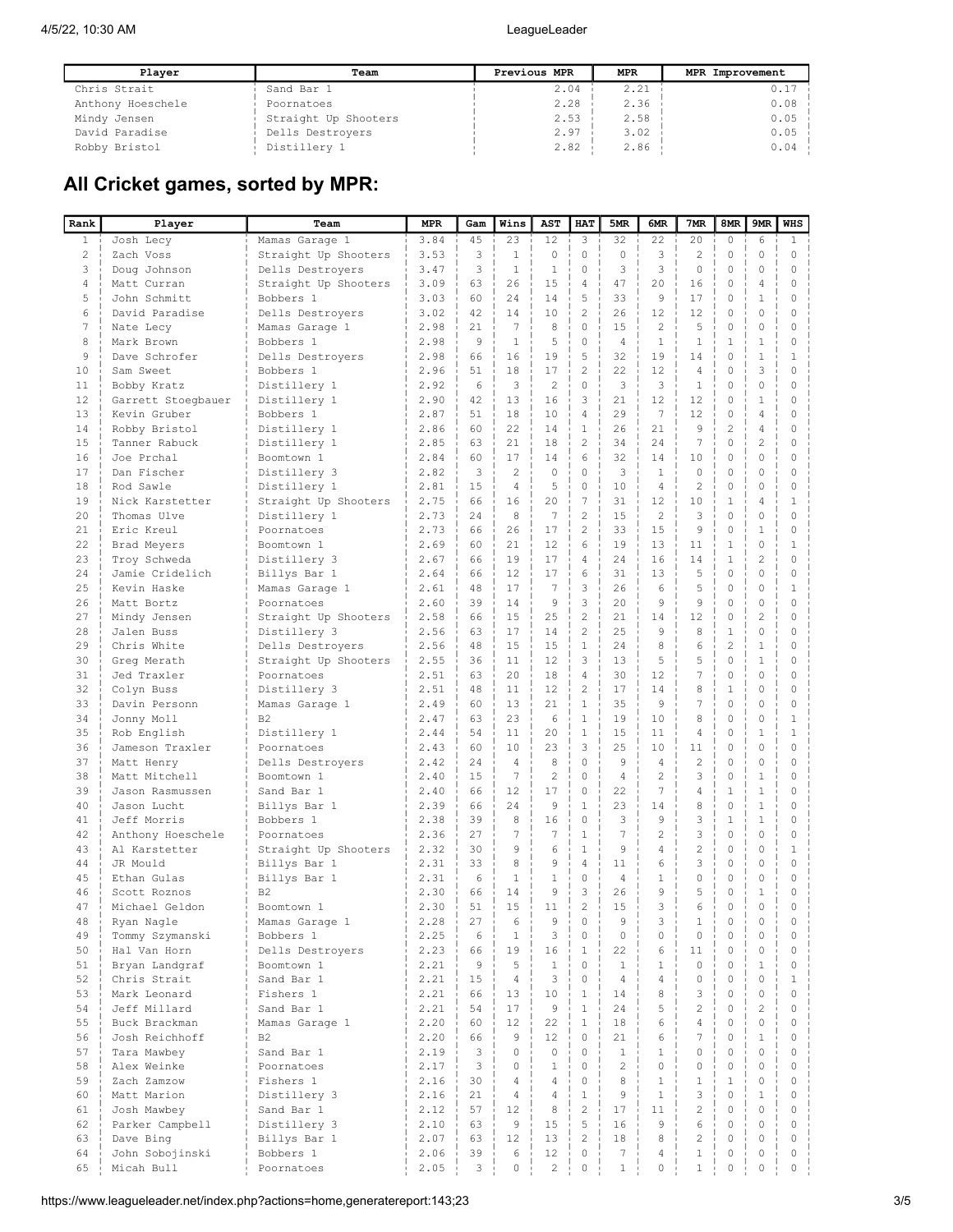| Rank | Player            | Team             | MPR  | Gam           | Wins           | <b>AST</b>     | <b>HAT</b> | 5MR      | 6MR            | 7MR           | 8MR       | 9MR       | <b>WHS</b> |
|------|-------------------|------------------|------|---------------|----------------|----------------|------------|----------|----------------|---------------|-----------|-----------|------------|
| 66   | CJ Garcia         | B2               | 1.93 | 3             | $\Omega$       |                | $\Omega$   | $\Omega$ | $\bigcap$      | $\Omega$      | $\bigcap$ | $\bigcap$ | O.         |
| 67   | Aaron Van Schoyck | Fishers 1        | 1.85 | 66            | 11             | 5              | Ω          | 2.0      | 6              |               |           |           |            |
| 68   | Aaron Normand     | Fishers 1        | 1.83 | 48            |                | 13             |            |          | 6              |               |           |           |            |
| 69   | Jake Millard      | Mamas Garage 1   | 1.80 |               |                |                | Ω          |          |                |               |           |           |            |
| 70   | Ryan Manley       | Dells Destrovers | 1.76 | 1.5           |                |                | 0          |          |                |               |           |           |            |
| 71   | Jake Beard        | Bobbers 1        | 1.73 | 9             | $\overline{a}$ |                | O          |          |                |               |           |           |            |
| 72   | Matt Stanton      | Fishers 1        | 1.67 | 1.5           | 5              |                | 0          | 2        |                |               |           |           |            |
| 73   | Patty Brown       | Sand Bar 1       | 1.63 | 54            | 6              | 13             | 0          |          |                |               |           |           |            |
| 74   | Dillon Brill      | Poornatoes       | 1.62 | 3             |                |                | Λ          |          |                |               |           |           |            |
| 75   | Dan Fioser        | Fishers 1        | 1.58 |               |                |                | 0          |          |                |               |           |           |            |
| 76   | Earl Walker       | Billys Bar 1     | 1.57 | 30            | $\mathfrak{D}$ | 10             | 0          | 2        | $\mathcal{D}$  |               |           |           |            |
| 77   | David Shaffer     | Fishers 1        | 1.54 | 33            | $\mathfrak{D}$ |                | 0          |          |                |               |           |           |            |
| 78   | Jay Krumscheid    | Boomtown 1       | 1.51 | 66            |                | 29             | O          | 8        | $\mathcal{D}$  | $\mathcal{L}$ |           |           |            |
| 79   | Ken Mould         | B <sub>2</sub>   | 1.50 |               |                |                |            |          |                |               |           |           |            |
| 80   | Rich Zam          | Fishers 1        | 1.50 | $\mathcal{L}$ | $\cap$         | 0              | O          |          |                | $\cap$        |           | ∩         |            |
| 81   | Billy Farmer      | Sand Bar 1       | 1.36 | 1.5           |                | $\mathfrak{D}$ | O          | 0        | $\cap$         |               | $\cap$    | ∩         |            |
| 82   | Wes Potter        | B <sub>2</sub>   | 1.33 | 63            | $\mathfrak{D}$ | 20             | $\Omega$   | 5        | $\overline{c}$ |               |           |           |            |
| 83   | Eric Loomis       | Boomtown 1       | 0.75 | 3             |                |                |            |          |                |               |           |           |            |

# All X01 games, Week 22, sorted by PPD:

| $\mathbf{1}$<br>Joe Prchal<br>34.66<br>$\overline{4}$<br>3<br>$\overline{c}$<br>$\mathbf 0$<br>$\mathbf{1}$<br>$\overline{c}$<br>$\circ$<br>$\overline{4}$<br>$\Omega$<br>150<br>Boomtown 1<br>83<br>$\overline{c}$<br>31.94<br>$\overline{2}$<br>David Paradise<br>4<br>4<br>0<br>$\mathbf{1}$<br>$\circ$<br>$\mathbf{1}$<br>4<br>$\Omega$<br>150<br>50<br>Dells Destrovers<br>6<br>3<br>Jamie Cridelich<br>$\overline{4}$<br>$\mathbf{1}$<br>$\mathbf{1}$<br>$\Omega$<br>$\mathbf 0$<br>0<br>$\mathbf{1}$<br>$\Omega$<br>150<br>118<br>Billys Bar 1<br>31.69<br>$\circ$<br>5<br>$\circ$<br>4<br>Eric Kreul<br>30.97<br>4<br>$\mathbf{1}$<br>$\mathbf{1}$<br>0<br>$\mathbf 0$<br>$\mathbf{1}$<br>150<br>40<br>Poornatoes<br>5<br>5<br>$\overline{4}$<br>$\overline{c}$<br>$\Omega$<br>$\Omega$<br>$\mathbf 0$<br>$\Omega$<br>$\mathbf{1}$<br>$\Omega$<br>118<br>65<br>29.45<br>Brad Meyers<br>Boomtown 1<br>3<br>$\Omega$<br>$\mathbf{1}$<br>$\circ$<br>$\circ$<br>$\Omega$<br>$\mathbf 0$<br>150<br>6<br>Dells Destroyers<br>29.37<br>$\overline{4}$<br>0<br>$\mathbf{0}$<br>Hal Van Horn<br>7<br>$\overline{c}$<br>$\overline{c}$<br>$\circ$<br>$\overline{0}$<br>$\circ$<br>56<br>Buck Brackman<br>4<br>0<br>$\mathbf{1}$<br>$\mathbf{1}$<br>150<br>Mamas Garage 1<br>27.67<br>8<br>$\mathbf{1}$<br>3<br>$\mathbf{1}$<br>$\Omega$<br>$\Omega$<br>$\Omega$<br>$\mathbf{1}$<br>$\Omega$<br>150<br>82<br>John Schmitt<br>Bobbers 1<br>27.42<br>$\overline{4}$<br>$\overline{c}$<br>5<br>9<br>26.43<br>$\overline{4}$<br>$\mathbf{1}$<br>0<br>$\mathbf 0$<br>$\mathbf 0$<br>$\mathbf 0$<br>$\mathbf 0$<br>150<br>Chris Strait<br>Sand Bar 1<br>61<br>$\mathbf 0$<br>$\circ$<br>$\mathbf 0$<br>$\circ$<br>4<br>$\circ$<br>10<br>Sam Sweet<br>26.11<br>4<br>0<br>$\mathbf 0$<br>120<br>$\circ$<br>Bobbers 1<br>$\overline{4}$<br>$\overline{c}$<br>$\mathbf{1}$<br>$\overline{4}$<br>$\Omega$<br>$\Omega$<br>$\Omega$<br>$\Omega$<br>$\mathbf{1}$<br>11<br>Al Karstetter<br>Straight Up Shooters<br>26.11<br>119<br>92<br>5<br>$\overline{4}$<br>$\mathbf{1}$<br>$\mathbf{1}$<br>$\Omega$<br>$\mathbf{1}$<br>$\Omega$<br>$\Omega$<br>$\Omega$<br>12<br>Anthony Hoeschele<br>26.08<br>150<br>11<br>Poornatoes<br>3<br>$\overline{4}$<br>$\overline{c}$<br>$\mathbf{1}$<br>$\mathbf{1}$<br>$\circ$<br>$\circ$<br>52<br>13<br>25.89<br>0<br>$\mathbf 0$<br>150<br>Kevin Gruber<br>Bobbers 1<br>$\mathbf{1}$<br>6<br>$\overline{4}$<br>$\Omega$<br>$\Omega$<br>$\Omega$<br>$\Omega$<br>$\Omega$<br>$\Omega$<br>103<br>14<br>Matt Curran<br>Straight Up Shooters<br>25.69<br>107<br>$\overline{4}$<br>$\overline{c}$<br>$\Omega$<br>$\circ$<br>$\Omega$<br>$\circ$<br>$\mathbf{1}$<br>$\Omega$<br>15<br>Dave Schrofer<br>Dells Destroyers<br>25.30<br>$\Omega$<br>150<br>$\Omega$<br>3<br>$\mathbf{1}$<br>$\Omega$<br>$\Omega$<br>$\Omega$<br>$\Omega$<br>16<br>25.29<br>$\overline{4}$<br>$\Omega$<br>$\Omega$<br>114<br>3<br>Mindy Jensen<br>Straight Up Shooters<br>$\overline{c}$<br>$\Omega$<br>17<br>$\overline{4}$<br>$\Omega$<br>0<br>$\mathbf 0$<br>$\Omega$<br>$\Omega$<br>130<br>Scott Roznos<br>B <sub>2</sub><br>25.00<br>$\Omega$<br>$\Omega$<br>3<br>$\overline{c}$<br>$\circ$<br>$\Omega$<br>18<br>24.22<br>4<br>0<br>0<br>$\mathbf 0$<br>$\Omega$<br>114<br>48<br>Matt Bortz<br>Poornatoes<br>$\overline{c}$<br>3<br>$\overline{4}$<br>$\Omega$<br>$\Omega$<br>$\Omega$<br>19<br>$\mathbf{1}$<br>$\Omega$<br>$\Omega$<br>150<br>108<br>Garrett Stoegbauer<br>Distillery 1<br>24.05<br>$\overline{c}$<br>$\mathbf{1}$<br>$\mathbf{1}$<br>20<br>4<br>$\Omega$<br>$\mathbf 0$<br>$\Omega$<br>$\Omega$<br>$\Omega$<br>30<br>Tanner Rabuck<br>Distillery 1<br>150<br>23.10<br>3<br>$\overline{4}$<br>$\circ$<br>$\mathbf 0$<br>$\circ$<br>$\circ$<br>21<br>Jalen Buss<br>Distillery 3<br>23.05<br>0<br>0<br>0<br>121<br>$\mathbf 0$<br>$\Omega$<br>$\overline{c}$<br>$\Omega$<br>22.2<br>$\overline{4}$<br>$\Omega$<br>0<br>$\Omega$<br>$\circ$<br>$\Omega$<br>118<br>Kevin Haske<br>Mamas Garage 1<br>22.81<br>$\Omega$<br>$\overline{c}$<br>23<br>4<br>$\mathbf{1}$<br>$\mathbf{1}$<br>0<br>$\circ$<br>$\mathbf 0$<br>$\mathbf 0$<br>$\Omega$<br>150<br>23<br>22.67<br>Nate Lecy<br>Mamas Garage 1<br>$\mathbf{1}$<br>$\circ$<br>6<br>$\circ$<br>24<br>22.60<br>4<br>0<br>0<br>$\mathbb O$<br>$\circ$<br>120<br>76<br>Rob English<br>Distillery 1<br>$\overline{c}$<br>$\Omega$<br>3<br>$\Omega$<br>25<br>22.52<br>$\overline{4}$<br>$\mathbf{1}$<br>$\Omega$<br>$\mathbf 0$<br>$\Omega$<br>150<br>49<br>Sand Bar 1<br>Jason Rasmussen<br>4<br>0<br>0<br>$\mathbf 0$<br>$\mathbf 0$<br>$\mathbf 0$<br>$\mathbf{1}$<br>$\mathbf 0$<br>26<br>Distillery 1<br>22.29<br>0<br>102<br>$\mathbf 0$<br>Robby Bristol<br>$\overline{c}$<br>27<br>$\mathbf 0$<br>$\circ$<br>$\circ$<br>4<br>$\mathbf{1}$<br>0<br>0<br>$\circ$<br>118<br>70<br>Mark Leonard<br>Fishers 1<br>21.83<br>$\overline{c}$<br>$\Omega$<br>$\Omega$<br>28<br>$\Omega$<br>$\Omega$<br>$\Omega$<br>$\Omega$<br>$\Omega$<br>119<br>$\Omega$<br>Nick Karstetter<br>Straight Up Shooters<br>21.15<br>4<br>$\overline{2}$<br>29<br>$\mathbf{1}$<br>$\circ$<br>$\circ$<br>$\mathbf 0$<br>$\circ$<br>$\Omega$<br>39<br>Matt Marion<br>Distillery 3<br>20.43<br>4<br>0<br>115<br>$\overline{c}$<br>$\overline{c}$<br>$\circ$<br>$\circ$<br>30<br>Sand Bar 1<br>4<br>0<br>0<br>$\mathbf 0$<br>$\mathbf 0$<br>105<br>105<br>Josh Mawbey<br>19.70<br>$\overline{c}$<br>$\Omega$<br>0<br>$\Omega$<br>$\Omega$<br>$\Omega$<br>$\Omega$<br>$\Omega$<br>31<br>Chris White<br>Dells Destroyers<br>4<br>113<br>19.61<br>$\Omega$<br>32<br>$\Omega$<br>0<br>$\circ$<br>$\mathbf 0$<br>$\circ$<br>$\mathbf{1}$<br>$\Omega$<br>100<br>Distillery 3<br>$\overline{4}$<br>0<br>Colyn Buss<br>19.41<br>$\Omega$<br>3<br>$\Omega$<br>$\Omega$<br>33<br>4<br>$\Omega$<br>$\Omega$<br>$\Omega$<br>$\Omega$<br>$\Omega$<br>116<br>Jason Lucht<br>Billys Bar 1<br>19.00<br>$\Omega$<br>$\Omega$<br>$\Omega$<br>$\Omega$<br>$\mathbf{1}$<br>$\Omega$<br>101<br>34<br>Jonny Moll<br>B <sub>2</sub><br>18.52<br>4<br>$\mathbf{1}$<br>$\Omega$<br>0<br>10<br>$\mathbf{1}$<br>$\circ$<br>$\mathbf{1}$<br>$\Omega$<br>105<br>35<br>JR Mould<br>Billys Bar 1<br>17.75<br>4<br>0<br>0<br>$\mathbf 0$<br>$\mathbf 0$<br>105<br>$\Omega$<br>36<br>4<br>$\Omega$<br>$\Omega$<br>$\Omega$<br>$\Omega$<br>$\Omega$<br>$\Omega$<br>$\Omega$<br>$\Omega$<br>Matt Mitchell<br>Boomtown 1<br>17.73<br>$\Omega$<br>37<br>$\Omega$<br>$\mathbf{1}$<br>$\Omega$<br>53<br>Jameson Traxler<br>Poornatoes<br>17.51<br>4<br>$\mathbf{1}$<br>$\Omega$<br>0<br>$\Omega$<br>$\Omega$<br>115<br>$\overline{c}$<br>$\mathbf{1}$<br>$\circ$<br>$\Omega$<br>38<br>$\overline{4}$<br>$\Omega$<br>$\Omega$<br>$\mathbf 0$<br>0<br>128<br>36<br>Troy Schweda<br>Distillery 3<br>17.46<br>$\overline{c}$<br>39<br>$\Omega$<br>$\Omega$<br>$\Omega$<br>$\Omega$<br>$\Omega$<br>$\Omega$<br>114<br>Aaron Van Schoyck<br>Fishers 1<br>17.25<br>4<br>$\Omega$<br>$\Omega$<br>$\Omega$<br>$\Omega$<br>$\Omega$<br>104<br>40<br>John Sobojinski<br>Bobbers 1<br>17.19<br>4<br>$\Omega$<br>0<br>$\circ$<br>$\Omega$<br>$\mathbf{1}$<br>$\Omega$<br>41<br>4<br>0<br>0<br>0<br>$\mathbf 0$<br>$\circ$<br>$\mathbf 0$<br>$\mathbf{1}$<br>$\mathbf 0$<br>108<br>Aaron Normand<br>Fishers 1<br>17.02<br>0<br>42<br>$\overline{4}$<br>$\Omega$<br>$\Omega$<br>$\mathbf 0$<br>$\Omega$<br>$\Omega$<br>$\Omega$<br>$\Omega$<br>$\circ$<br>Jay Krumscheid<br>17.00<br>0<br>$\Omega$<br>Boomtown 1<br>$\mathbf 0$<br>43<br>B <sub>2</sub><br>$\overline{4}$<br>$\Omega$<br>0<br>0<br>$\circ$<br>$\circ$<br>$\circ$<br>$\mathbf{1}$<br>103<br>Wes Potter<br>16.90<br>$\Omega$<br>44<br>Sand Bar 1<br>16.80<br>4<br>$\Omega$<br>0<br>0<br>$\mathbf 0$<br>$\circ$<br>$\mathbf 0$<br>$\mathbf{1}$<br>$\mathbf 0$<br>113<br>Patty Brown<br>$\Omega$<br>45<br>4<br>$\mathbf{1}$<br>$\mathbf 0$<br>$\circ$<br>$\mathbf 0$<br>$\Omega$<br>$\Omega$<br>$\circ$<br>96<br>Josh Reichhoff<br>B <sub>2</sub><br>16.64<br>0<br>0<br>$\overline{4}$<br>$\circ$<br>$\circ$<br>109<br>46<br>Billys Bar 1<br>$\Omega$<br>0<br>$\Omega$<br>$\mathbf 0$<br>$\mathbf 0$<br>$\mathbf{1}$<br>$\Omega$<br>Dave Bing<br>16.10<br>3<br>$\Omega$<br>47<br>$\Omega$<br>$\Omega$<br>$\Omega$<br>$\Omega$<br>$\Omega$<br>$\Omega$<br>116<br>Davin Personn<br>Mamas Garage 1<br>16.03<br>4<br>$\Omega$ | Rank | Player        | Team      | PPD   | Gam | Win | HAT | 6DO | 7DO         | 8DO     | 9 <sub>D</sub> o | LTN          | <b>HTN</b>  |     | <b>HstTon HstOut</b> |
|------------------------------------------------------------------------------------------------------------------------------------------------------------------------------------------------------------------------------------------------------------------------------------------------------------------------------------------------------------------------------------------------------------------------------------------------------------------------------------------------------------------------------------------------------------------------------------------------------------------------------------------------------------------------------------------------------------------------------------------------------------------------------------------------------------------------------------------------------------------------------------------------------------------------------------------------------------------------------------------------------------------------------------------------------------------------------------------------------------------------------------------------------------------------------------------------------------------------------------------------------------------------------------------------------------------------------------------------------------------------------------------------------------------------------------------------------------------------------------------------------------------------------------------------------------------------------------------------------------------------------------------------------------------------------------------------------------------------------------------------------------------------------------------------------------------------------------------------------------------------------------------------------------------------------------------------------------------------------------------------------------------------------------------------------------------------------------------------------------------------------------------------------------------------------------------------------------------------------------------------------------------------------------------------------------------------------------------------------------------------------------------------------------------------------------------------------------------------------------------------------------------------------------------------------------------------------------------------------------------------------------------------------------------------------------------------------------------------------------------------------------------------------------------------------------------------------------------------------------------------------------------------------------------------------------------------------------------------------------------------------------------------------------------------------------------------------------------------------------------------------------------------------------------------------------------------------------------------------------------------------------------------------------------------------------------------------------------------------------------------------------------------------------------------------------------------------------------------------------------------------------------------------------------------------------------------------------------------------------------------------------------------------------------------------------------------------------------------------------------------------------------------------------------------------------------------------------------------------------------------------------------------------------------------------------------------------------------------------------------------------------------------------------------------------------------------------------------------------------------------------------------------------------------------------------------------------------------------------------------------------------------------------------------------------------------------------------------------------------------------------------------------------------------------------------------------------------------------------------------------------------------------------------------------------------------------------------------------------------------------------------------------------------------------------------------------------------------------------------------------------------------------------------------------------------------------------------------------------------------------------------------------------------------------------------------------------------------------------------------------------------------------------------------------------------------------------------------------------------------------------------------------------------------------------------------------------------------------------------------------------------------------------------------------------------------------------------------------------------------------------------------------------------------------------------------------------------------------------------------------------------------------------------------------------------------------------------------------------------------------------------------------------------------------------------------------------------------------------------------------------------------------------------------------------------------------------------------------------------------------------------------------------------------------------------------------------------------------------------------------------------------------------------------------------------------------------------------------------------------------------------------------------------------------------------------------------------------------------------------------------------------------------------------------------------------------------------------------------------------------------------------------------------------------------------------------------------------------------------------------------------------------------------------------------------------------------------------------------------------------------------------------------------------------------------------------------------------------------------------------------------------------------------------------------------------------------------------------------------------------------------------------------------------------------------------------------------------------------------------------------------------------------------------------------------------------------------------------------------------------------------------------------------------------------------------------------------------------------------------------------------------------------------------------------------------------------------------------------------------------------------------------------------------------------------------------------------------------------------------------------------------------------------------------------------------------------------------------------------------------------------------------------------------------------------------------------------------------------------------------------------------------------------------------------------------------------------------------------------------------------------------------------------------------------------------------------------------------------------------------------------------------------------------------------------------------------------------------------------------------------------------------------------------------------------------------------------------------------------------------------------------------------------------------------------------------------------------------------------|------|---------------|-----------|-------|-----|-----|-----|-----|-------------|---------|------------------|--------------|-------------|-----|----------------------|
|                                                                                                                                                                                                                                                                                                                                                                                                                                                                                                                                                                                                                                                                                                                                                                                                                                                                                                                                                                                                                                                                                                                                                                                                                                                                                                                                                                                                                                                                                                                                                                                                                                                                                                                                                                                                                                                                                                                                                                                                                                                                                                                                                                                                                                                                                                                                                                                                                                                                                                                                                                                                                                                                                                                                                                                                                                                                                                                                                                                                                                                                                                                                                                                                                                                                                                                                                                                                                                                                                                                                                                                                                                                                                                                                                                                                                                                                                                                                                                                                                                                                                                                                                                                                                                                                                                                                                                                                                                                                                                                                                                                                                                                                                                                                                                                                                                                                                                                                                                                                                                                                                                                                                                                                                                                                                                                                                                                                                                                                                                                                                                                                                                                                                                                                                                                                                                                                                                                                                                                                                                                                                                                                                                                                                                                                                                                                                                                                                                                                                                                                                                                                                                                                                                                                                                                                                                                                                                                                                                                                                                                                                                                                                                                                                                                                                                                                                                                                                                                                                                                                                                                                                                                                                                                                                                                                                                                                                                                                                                                                                                                                                                                                                                                                                                                                                                                                                            |      |               |           |       |     |     |     |     |             |         |                  |              |             |     |                      |
|                                                                                                                                                                                                                                                                                                                                                                                                                                                                                                                                                                                                                                                                                                                                                                                                                                                                                                                                                                                                                                                                                                                                                                                                                                                                                                                                                                                                                                                                                                                                                                                                                                                                                                                                                                                                                                                                                                                                                                                                                                                                                                                                                                                                                                                                                                                                                                                                                                                                                                                                                                                                                                                                                                                                                                                                                                                                                                                                                                                                                                                                                                                                                                                                                                                                                                                                                                                                                                                                                                                                                                                                                                                                                                                                                                                                                                                                                                                                                                                                                                                                                                                                                                                                                                                                                                                                                                                                                                                                                                                                                                                                                                                                                                                                                                                                                                                                                                                                                                                                                                                                                                                                                                                                                                                                                                                                                                                                                                                                                                                                                                                                                                                                                                                                                                                                                                                                                                                                                                                                                                                                                                                                                                                                                                                                                                                                                                                                                                                                                                                                                                                                                                                                                                                                                                                                                                                                                                                                                                                                                                                                                                                                                                                                                                                                                                                                                                                                                                                                                                                                                                                                                                                                                                                                                                                                                                                                                                                                                                                                                                                                                                                                                                                                                                                                                                                                                            |      |               |           |       |     |     |     |     |             |         |                  |              |             |     |                      |
|                                                                                                                                                                                                                                                                                                                                                                                                                                                                                                                                                                                                                                                                                                                                                                                                                                                                                                                                                                                                                                                                                                                                                                                                                                                                                                                                                                                                                                                                                                                                                                                                                                                                                                                                                                                                                                                                                                                                                                                                                                                                                                                                                                                                                                                                                                                                                                                                                                                                                                                                                                                                                                                                                                                                                                                                                                                                                                                                                                                                                                                                                                                                                                                                                                                                                                                                                                                                                                                                                                                                                                                                                                                                                                                                                                                                                                                                                                                                                                                                                                                                                                                                                                                                                                                                                                                                                                                                                                                                                                                                                                                                                                                                                                                                                                                                                                                                                                                                                                                                                                                                                                                                                                                                                                                                                                                                                                                                                                                                                                                                                                                                                                                                                                                                                                                                                                                                                                                                                                                                                                                                                                                                                                                                                                                                                                                                                                                                                                                                                                                                                                                                                                                                                                                                                                                                                                                                                                                                                                                                                                                                                                                                                                                                                                                                                                                                                                                                                                                                                                                                                                                                                                                                                                                                                                                                                                                                                                                                                                                                                                                                                                                                                                                                                                                                                                                                                            |      |               |           |       |     |     |     |     |             |         |                  |              |             |     |                      |
|                                                                                                                                                                                                                                                                                                                                                                                                                                                                                                                                                                                                                                                                                                                                                                                                                                                                                                                                                                                                                                                                                                                                                                                                                                                                                                                                                                                                                                                                                                                                                                                                                                                                                                                                                                                                                                                                                                                                                                                                                                                                                                                                                                                                                                                                                                                                                                                                                                                                                                                                                                                                                                                                                                                                                                                                                                                                                                                                                                                                                                                                                                                                                                                                                                                                                                                                                                                                                                                                                                                                                                                                                                                                                                                                                                                                                                                                                                                                                                                                                                                                                                                                                                                                                                                                                                                                                                                                                                                                                                                                                                                                                                                                                                                                                                                                                                                                                                                                                                                                                                                                                                                                                                                                                                                                                                                                                                                                                                                                                                                                                                                                                                                                                                                                                                                                                                                                                                                                                                                                                                                                                                                                                                                                                                                                                                                                                                                                                                                                                                                                                                                                                                                                                                                                                                                                                                                                                                                                                                                                                                                                                                                                                                                                                                                                                                                                                                                                                                                                                                                                                                                                                                                                                                                                                                                                                                                                                                                                                                                                                                                                                                                                                                                                                                                                                                                                                            |      |               |           |       |     |     |     |     |             |         |                  |              |             |     |                      |
|                                                                                                                                                                                                                                                                                                                                                                                                                                                                                                                                                                                                                                                                                                                                                                                                                                                                                                                                                                                                                                                                                                                                                                                                                                                                                                                                                                                                                                                                                                                                                                                                                                                                                                                                                                                                                                                                                                                                                                                                                                                                                                                                                                                                                                                                                                                                                                                                                                                                                                                                                                                                                                                                                                                                                                                                                                                                                                                                                                                                                                                                                                                                                                                                                                                                                                                                                                                                                                                                                                                                                                                                                                                                                                                                                                                                                                                                                                                                                                                                                                                                                                                                                                                                                                                                                                                                                                                                                                                                                                                                                                                                                                                                                                                                                                                                                                                                                                                                                                                                                                                                                                                                                                                                                                                                                                                                                                                                                                                                                                                                                                                                                                                                                                                                                                                                                                                                                                                                                                                                                                                                                                                                                                                                                                                                                                                                                                                                                                                                                                                                                                                                                                                                                                                                                                                                                                                                                                                                                                                                                                                                                                                                                                                                                                                                                                                                                                                                                                                                                                                                                                                                                                                                                                                                                                                                                                                                                                                                                                                                                                                                                                                                                                                                                                                                                                                                                            |      |               |           |       |     |     |     |     |             |         |                  |              |             |     |                      |
|                                                                                                                                                                                                                                                                                                                                                                                                                                                                                                                                                                                                                                                                                                                                                                                                                                                                                                                                                                                                                                                                                                                                                                                                                                                                                                                                                                                                                                                                                                                                                                                                                                                                                                                                                                                                                                                                                                                                                                                                                                                                                                                                                                                                                                                                                                                                                                                                                                                                                                                                                                                                                                                                                                                                                                                                                                                                                                                                                                                                                                                                                                                                                                                                                                                                                                                                                                                                                                                                                                                                                                                                                                                                                                                                                                                                                                                                                                                                                                                                                                                                                                                                                                                                                                                                                                                                                                                                                                                                                                                                                                                                                                                                                                                                                                                                                                                                                                                                                                                                                                                                                                                                                                                                                                                                                                                                                                                                                                                                                                                                                                                                                                                                                                                                                                                                                                                                                                                                                                                                                                                                                                                                                                                                                                                                                                                                                                                                                                                                                                                                                                                                                                                                                                                                                                                                                                                                                                                                                                                                                                                                                                                                                                                                                                                                                                                                                                                                                                                                                                                                                                                                                                                                                                                                                                                                                                                                                                                                                                                                                                                                                                                                                                                                                                                                                                                                                            |      |               |           |       |     |     |     |     |             |         |                  |              |             |     |                      |
|                                                                                                                                                                                                                                                                                                                                                                                                                                                                                                                                                                                                                                                                                                                                                                                                                                                                                                                                                                                                                                                                                                                                                                                                                                                                                                                                                                                                                                                                                                                                                                                                                                                                                                                                                                                                                                                                                                                                                                                                                                                                                                                                                                                                                                                                                                                                                                                                                                                                                                                                                                                                                                                                                                                                                                                                                                                                                                                                                                                                                                                                                                                                                                                                                                                                                                                                                                                                                                                                                                                                                                                                                                                                                                                                                                                                                                                                                                                                                                                                                                                                                                                                                                                                                                                                                                                                                                                                                                                                                                                                                                                                                                                                                                                                                                                                                                                                                                                                                                                                                                                                                                                                                                                                                                                                                                                                                                                                                                                                                                                                                                                                                                                                                                                                                                                                                                                                                                                                                                                                                                                                                                                                                                                                                                                                                                                                                                                                                                                                                                                                                                                                                                                                                                                                                                                                                                                                                                                                                                                                                                                                                                                                                                                                                                                                                                                                                                                                                                                                                                                                                                                                                                                                                                                                                                                                                                                                                                                                                                                                                                                                                                                                                                                                                                                                                                                                                            |      |               |           |       |     |     |     |     |             |         |                  |              |             |     |                      |
|                                                                                                                                                                                                                                                                                                                                                                                                                                                                                                                                                                                                                                                                                                                                                                                                                                                                                                                                                                                                                                                                                                                                                                                                                                                                                                                                                                                                                                                                                                                                                                                                                                                                                                                                                                                                                                                                                                                                                                                                                                                                                                                                                                                                                                                                                                                                                                                                                                                                                                                                                                                                                                                                                                                                                                                                                                                                                                                                                                                                                                                                                                                                                                                                                                                                                                                                                                                                                                                                                                                                                                                                                                                                                                                                                                                                                                                                                                                                                                                                                                                                                                                                                                                                                                                                                                                                                                                                                                                                                                                                                                                                                                                                                                                                                                                                                                                                                                                                                                                                                                                                                                                                                                                                                                                                                                                                                                                                                                                                                                                                                                                                                                                                                                                                                                                                                                                                                                                                                                                                                                                                                                                                                                                                                                                                                                                                                                                                                                                                                                                                                                                                                                                                                                                                                                                                                                                                                                                                                                                                                                                                                                                                                                                                                                                                                                                                                                                                                                                                                                                                                                                                                                                                                                                                                                                                                                                                                                                                                                                                                                                                                                                                                                                                                                                                                                                                                            |      |               |           |       |     |     |     |     |             |         |                  |              |             |     |                      |
|                                                                                                                                                                                                                                                                                                                                                                                                                                                                                                                                                                                                                                                                                                                                                                                                                                                                                                                                                                                                                                                                                                                                                                                                                                                                                                                                                                                                                                                                                                                                                                                                                                                                                                                                                                                                                                                                                                                                                                                                                                                                                                                                                                                                                                                                                                                                                                                                                                                                                                                                                                                                                                                                                                                                                                                                                                                                                                                                                                                                                                                                                                                                                                                                                                                                                                                                                                                                                                                                                                                                                                                                                                                                                                                                                                                                                                                                                                                                                                                                                                                                                                                                                                                                                                                                                                                                                                                                                                                                                                                                                                                                                                                                                                                                                                                                                                                                                                                                                                                                                                                                                                                                                                                                                                                                                                                                                                                                                                                                                                                                                                                                                                                                                                                                                                                                                                                                                                                                                                                                                                                                                                                                                                                                                                                                                                                                                                                                                                                                                                                                                                                                                                                                                                                                                                                                                                                                                                                                                                                                                                                                                                                                                                                                                                                                                                                                                                                                                                                                                                                                                                                                                                                                                                                                                                                                                                                                                                                                                                                                                                                                                                                                                                                                                                                                                                                                                            |      |               |           |       |     |     |     |     |             |         |                  |              |             |     |                      |
|                                                                                                                                                                                                                                                                                                                                                                                                                                                                                                                                                                                                                                                                                                                                                                                                                                                                                                                                                                                                                                                                                                                                                                                                                                                                                                                                                                                                                                                                                                                                                                                                                                                                                                                                                                                                                                                                                                                                                                                                                                                                                                                                                                                                                                                                                                                                                                                                                                                                                                                                                                                                                                                                                                                                                                                                                                                                                                                                                                                                                                                                                                                                                                                                                                                                                                                                                                                                                                                                                                                                                                                                                                                                                                                                                                                                                                                                                                                                                                                                                                                                                                                                                                                                                                                                                                                                                                                                                                                                                                                                                                                                                                                                                                                                                                                                                                                                                                                                                                                                                                                                                                                                                                                                                                                                                                                                                                                                                                                                                                                                                                                                                                                                                                                                                                                                                                                                                                                                                                                                                                                                                                                                                                                                                                                                                                                                                                                                                                                                                                                                                                                                                                                                                                                                                                                                                                                                                                                                                                                                                                                                                                                                                                                                                                                                                                                                                                                                                                                                                                                                                                                                                                                                                                                                                                                                                                                                                                                                                                                                                                                                                                                                                                                                                                                                                                                                                            |      |               |           |       |     |     |     |     |             |         |                  |              |             |     |                      |
|                                                                                                                                                                                                                                                                                                                                                                                                                                                                                                                                                                                                                                                                                                                                                                                                                                                                                                                                                                                                                                                                                                                                                                                                                                                                                                                                                                                                                                                                                                                                                                                                                                                                                                                                                                                                                                                                                                                                                                                                                                                                                                                                                                                                                                                                                                                                                                                                                                                                                                                                                                                                                                                                                                                                                                                                                                                                                                                                                                                                                                                                                                                                                                                                                                                                                                                                                                                                                                                                                                                                                                                                                                                                                                                                                                                                                                                                                                                                                                                                                                                                                                                                                                                                                                                                                                                                                                                                                                                                                                                                                                                                                                                                                                                                                                                                                                                                                                                                                                                                                                                                                                                                                                                                                                                                                                                                                                                                                                                                                                                                                                                                                                                                                                                                                                                                                                                                                                                                                                                                                                                                                                                                                                                                                                                                                                                                                                                                                                                                                                                                                                                                                                                                                                                                                                                                                                                                                                                                                                                                                                                                                                                                                                                                                                                                                                                                                                                                                                                                                                                                                                                                                                                                                                                                                                                                                                                                                                                                                                                                                                                                                                                                                                                                                                                                                                                                                            |      |               |           |       |     |     |     |     |             |         |                  |              |             |     |                      |
|                                                                                                                                                                                                                                                                                                                                                                                                                                                                                                                                                                                                                                                                                                                                                                                                                                                                                                                                                                                                                                                                                                                                                                                                                                                                                                                                                                                                                                                                                                                                                                                                                                                                                                                                                                                                                                                                                                                                                                                                                                                                                                                                                                                                                                                                                                                                                                                                                                                                                                                                                                                                                                                                                                                                                                                                                                                                                                                                                                                                                                                                                                                                                                                                                                                                                                                                                                                                                                                                                                                                                                                                                                                                                                                                                                                                                                                                                                                                                                                                                                                                                                                                                                                                                                                                                                                                                                                                                                                                                                                                                                                                                                                                                                                                                                                                                                                                                                                                                                                                                                                                                                                                                                                                                                                                                                                                                                                                                                                                                                                                                                                                                                                                                                                                                                                                                                                                                                                                                                                                                                                                                                                                                                                                                                                                                                                                                                                                                                                                                                                                                                                                                                                                                                                                                                                                                                                                                                                                                                                                                                                                                                                                                                                                                                                                                                                                                                                                                                                                                                                                                                                                                                                                                                                                                                                                                                                                                                                                                                                                                                                                                                                                                                                                                                                                                                                                                            |      |               |           |       |     |     |     |     |             |         |                  |              |             |     |                      |
|                                                                                                                                                                                                                                                                                                                                                                                                                                                                                                                                                                                                                                                                                                                                                                                                                                                                                                                                                                                                                                                                                                                                                                                                                                                                                                                                                                                                                                                                                                                                                                                                                                                                                                                                                                                                                                                                                                                                                                                                                                                                                                                                                                                                                                                                                                                                                                                                                                                                                                                                                                                                                                                                                                                                                                                                                                                                                                                                                                                                                                                                                                                                                                                                                                                                                                                                                                                                                                                                                                                                                                                                                                                                                                                                                                                                                                                                                                                                                                                                                                                                                                                                                                                                                                                                                                                                                                                                                                                                                                                                                                                                                                                                                                                                                                                                                                                                                                                                                                                                                                                                                                                                                                                                                                                                                                                                                                                                                                                                                                                                                                                                                                                                                                                                                                                                                                                                                                                                                                                                                                                                                                                                                                                                                                                                                                                                                                                                                                                                                                                                                                                                                                                                                                                                                                                                                                                                                                                                                                                                                                                                                                                                                                                                                                                                                                                                                                                                                                                                                                                                                                                                                                                                                                                                                                                                                                                                                                                                                                                                                                                                                                                                                                                                                                                                                                                                                            |      |               |           |       |     |     |     |     |             |         |                  |              |             |     |                      |
|                                                                                                                                                                                                                                                                                                                                                                                                                                                                                                                                                                                                                                                                                                                                                                                                                                                                                                                                                                                                                                                                                                                                                                                                                                                                                                                                                                                                                                                                                                                                                                                                                                                                                                                                                                                                                                                                                                                                                                                                                                                                                                                                                                                                                                                                                                                                                                                                                                                                                                                                                                                                                                                                                                                                                                                                                                                                                                                                                                                                                                                                                                                                                                                                                                                                                                                                                                                                                                                                                                                                                                                                                                                                                                                                                                                                                                                                                                                                                                                                                                                                                                                                                                                                                                                                                                                                                                                                                                                                                                                                                                                                                                                                                                                                                                                                                                                                                                                                                                                                                                                                                                                                                                                                                                                                                                                                                                                                                                                                                                                                                                                                                                                                                                                                                                                                                                                                                                                                                                                                                                                                                                                                                                                                                                                                                                                                                                                                                                                                                                                                                                                                                                                                                                                                                                                                                                                                                                                                                                                                                                                                                                                                                                                                                                                                                                                                                                                                                                                                                                                                                                                                                                                                                                                                                                                                                                                                                                                                                                                                                                                                                                                                                                                                                                                                                                                                                            |      |               |           |       |     |     |     |     |             |         |                  |              |             |     |                      |
|                                                                                                                                                                                                                                                                                                                                                                                                                                                                                                                                                                                                                                                                                                                                                                                                                                                                                                                                                                                                                                                                                                                                                                                                                                                                                                                                                                                                                                                                                                                                                                                                                                                                                                                                                                                                                                                                                                                                                                                                                                                                                                                                                                                                                                                                                                                                                                                                                                                                                                                                                                                                                                                                                                                                                                                                                                                                                                                                                                                                                                                                                                                                                                                                                                                                                                                                                                                                                                                                                                                                                                                                                                                                                                                                                                                                                                                                                                                                                                                                                                                                                                                                                                                                                                                                                                                                                                                                                                                                                                                                                                                                                                                                                                                                                                                                                                                                                                                                                                                                                                                                                                                                                                                                                                                                                                                                                                                                                                                                                                                                                                                                                                                                                                                                                                                                                                                                                                                                                                                                                                                                                                                                                                                                                                                                                                                                                                                                                                                                                                                                                                                                                                                                                                                                                                                                                                                                                                                                                                                                                                                                                                                                                                                                                                                                                                                                                                                                                                                                                                                                                                                                                                                                                                                                                                                                                                                                                                                                                                                                                                                                                                                                                                                                                                                                                                                                                            |      |               |           |       |     |     |     |     |             |         |                  |              |             |     |                      |
|                                                                                                                                                                                                                                                                                                                                                                                                                                                                                                                                                                                                                                                                                                                                                                                                                                                                                                                                                                                                                                                                                                                                                                                                                                                                                                                                                                                                                                                                                                                                                                                                                                                                                                                                                                                                                                                                                                                                                                                                                                                                                                                                                                                                                                                                                                                                                                                                                                                                                                                                                                                                                                                                                                                                                                                                                                                                                                                                                                                                                                                                                                                                                                                                                                                                                                                                                                                                                                                                                                                                                                                                                                                                                                                                                                                                                                                                                                                                                                                                                                                                                                                                                                                                                                                                                                                                                                                                                                                                                                                                                                                                                                                                                                                                                                                                                                                                                                                                                                                                                                                                                                                                                                                                                                                                                                                                                                                                                                                                                                                                                                                                                                                                                                                                                                                                                                                                                                                                                                                                                                                                                                                                                                                                                                                                                                                                                                                                                                                                                                                                                                                                                                                                                                                                                                                                                                                                                                                                                                                                                                                                                                                                                                                                                                                                                                                                                                                                                                                                                                                                                                                                                                                                                                                                                                                                                                                                                                                                                                                                                                                                                                                                                                                                                                                                                                                                                            |      |               |           |       |     |     |     |     |             |         |                  |              |             |     |                      |
|                                                                                                                                                                                                                                                                                                                                                                                                                                                                                                                                                                                                                                                                                                                                                                                                                                                                                                                                                                                                                                                                                                                                                                                                                                                                                                                                                                                                                                                                                                                                                                                                                                                                                                                                                                                                                                                                                                                                                                                                                                                                                                                                                                                                                                                                                                                                                                                                                                                                                                                                                                                                                                                                                                                                                                                                                                                                                                                                                                                                                                                                                                                                                                                                                                                                                                                                                                                                                                                                                                                                                                                                                                                                                                                                                                                                                                                                                                                                                                                                                                                                                                                                                                                                                                                                                                                                                                                                                                                                                                                                                                                                                                                                                                                                                                                                                                                                                                                                                                                                                                                                                                                                                                                                                                                                                                                                                                                                                                                                                                                                                                                                                                                                                                                                                                                                                                                                                                                                                                                                                                                                                                                                                                                                                                                                                                                                                                                                                                                                                                                                                                                                                                                                                                                                                                                                                                                                                                                                                                                                                                                                                                                                                                                                                                                                                                                                                                                                                                                                                                                                                                                                                                                                                                                                                                                                                                                                                                                                                                                                                                                                                                                                                                                                                                                                                                                                                            |      |               |           |       |     |     |     |     |             |         |                  |              |             |     |                      |
|                                                                                                                                                                                                                                                                                                                                                                                                                                                                                                                                                                                                                                                                                                                                                                                                                                                                                                                                                                                                                                                                                                                                                                                                                                                                                                                                                                                                                                                                                                                                                                                                                                                                                                                                                                                                                                                                                                                                                                                                                                                                                                                                                                                                                                                                                                                                                                                                                                                                                                                                                                                                                                                                                                                                                                                                                                                                                                                                                                                                                                                                                                                                                                                                                                                                                                                                                                                                                                                                                                                                                                                                                                                                                                                                                                                                                                                                                                                                                                                                                                                                                                                                                                                                                                                                                                                                                                                                                                                                                                                                                                                                                                                                                                                                                                                                                                                                                                                                                                                                                                                                                                                                                                                                                                                                                                                                                                                                                                                                                                                                                                                                                                                                                                                                                                                                                                                                                                                                                                                                                                                                                                                                                                                                                                                                                                                                                                                                                                                                                                                                                                                                                                                                                                                                                                                                                                                                                                                                                                                                                                                                                                                                                                                                                                                                                                                                                                                                                                                                                                                                                                                                                                                                                                                                                                                                                                                                                                                                                                                                                                                                                                                                                                                                                                                                                                                                                            |      |               |           |       |     |     |     |     |             |         |                  |              |             |     |                      |
|                                                                                                                                                                                                                                                                                                                                                                                                                                                                                                                                                                                                                                                                                                                                                                                                                                                                                                                                                                                                                                                                                                                                                                                                                                                                                                                                                                                                                                                                                                                                                                                                                                                                                                                                                                                                                                                                                                                                                                                                                                                                                                                                                                                                                                                                                                                                                                                                                                                                                                                                                                                                                                                                                                                                                                                                                                                                                                                                                                                                                                                                                                                                                                                                                                                                                                                                                                                                                                                                                                                                                                                                                                                                                                                                                                                                                                                                                                                                                                                                                                                                                                                                                                                                                                                                                                                                                                                                                                                                                                                                                                                                                                                                                                                                                                                                                                                                                                                                                                                                                                                                                                                                                                                                                                                                                                                                                                                                                                                                                                                                                                                                                                                                                                                                                                                                                                                                                                                                                                                                                                                                                                                                                                                                                                                                                                                                                                                                                                                                                                                                                                                                                                                                                                                                                                                                                                                                                                                                                                                                                                                                                                                                                                                                                                                                                                                                                                                                                                                                                                                                                                                                                                                                                                                                                                                                                                                                                                                                                                                                                                                                                                                                                                                                                                                                                                                                                            |      |               |           |       |     |     |     |     |             |         |                  |              |             |     |                      |
|                                                                                                                                                                                                                                                                                                                                                                                                                                                                                                                                                                                                                                                                                                                                                                                                                                                                                                                                                                                                                                                                                                                                                                                                                                                                                                                                                                                                                                                                                                                                                                                                                                                                                                                                                                                                                                                                                                                                                                                                                                                                                                                                                                                                                                                                                                                                                                                                                                                                                                                                                                                                                                                                                                                                                                                                                                                                                                                                                                                                                                                                                                                                                                                                                                                                                                                                                                                                                                                                                                                                                                                                                                                                                                                                                                                                                                                                                                                                                                                                                                                                                                                                                                                                                                                                                                                                                                                                                                                                                                                                                                                                                                                                                                                                                                                                                                                                                                                                                                                                                                                                                                                                                                                                                                                                                                                                                                                                                                                                                                                                                                                                                                                                                                                                                                                                                                                                                                                                                                                                                                                                                                                                                                                                                                                                                                                                                                                                                                                                                                                                                                                                                                                                                                                                                                                                                                                                                                                                                                                                                                                                                                                                                                                                                                                                                                                                                                                                                                                                                                                                                                                                                                                                                                                                                                                                                                                                                                                                                                                                                                                                                                                                                                                                                                                                                                                                                            |      |               |           |       |     |     |     |     |             |         |                  |              |             |     |                      |
|                                                                                                                                                                                                                                                                                                                                                                                                                                                                                                                                                                                                                                                                                                                                                                                                                                                                                                                                                                                                                                                                                                                                                                                                                                                                                                                                                                                                                                                                                                                                                                                                                                                                                                                                                                                                                                                                                                                                                                                                                                                                                                                                                                                                                                                                                                                                                                                                                                                                                                                                                                                                                                                                                                                                                                                                                                                                                                                                                                                                                                                                                                                                                                                                                                                                                                                                                                                                                                                                                                                                                                                                                                                                                                                                                                                                                                                                                                                                                                                                                                                                                                                                                                                                                                                                                                                                                                                                                                                                                                                                                                                                                                                                                                                                                                                                                                                                                                                                                                                                                                                                                                                                                                                                                                                                                                                                                                                                                                                                                                                                                                                                                                                                                                                                                                                                                                                                                                                                                                                                                                                                                                                                                                                                                                                                                                                                                                                                                                                                                                                                                                                                                                                                                                                                                                                                                                                                                                                                                                                                                                                                                                                                                                                                                                                                                                                                                                                                                                                                                                                                                                                                                                                                                                                                                                                                                                                                                                                                                                                                                                                                                                                                                                                                                                                                                                                                                            |      |               |           |       |     |     |     |     |             |         |                  |              |             |     |                      |
|                                                                                                                                                                                                                                                                                                                                                                                                                                                                                                                                                                                                                                                                                                                                                                                                                                                                                                                                                                                                                                                                                                                                                                                                                                                                                                                                                                                                                                                                                                                                                                                                                                                                                                                                                                                                                                                                                                                                                                                                                                                                                                                                                                                                                                                                                                                                                                                                                                                                                                                                                                                                                                                                                                                                                                                                                                                                                                                                                                                                                                                                                                                                                                                                                                                                                                                                                                                                                                                                                                                                                                                                                                                                                                                                                                                                                                                                                                                                                                                                                                                                                                                                                                                                                                                                                                                                                                                                                                                                                                                                                                                                                                                                                                                                                                                                                                                                                                                                                                                                                                                                                                                                                                                                                                                                                                                                                                                                                                                                                                                                                                                                                                                                                                                                                                                                                                                                                                                                                                                                                                                                                                                                                                                                                                                                                                                                                                                                                                                                                                                                                                                                                                                                                                                                                                                                                                                                                                                                                                                                                                                                                                                                                                                                                                                                                                                                                                                                                                                                                                                                                                                                                                                                                                                                                                                                                                                                                                                                                                                                                                                                                                                                                                                                                                                                                                                                                            |      |               |           |       |     |     |     |     |             |         |                  |              |             |     |                      |
|                                                                                                                                                                                                                                                                                                                                                                                                                                                                                                                                                                                                                                                                                                                                                                                                                                                                                                                                                                                                                                                                                                                                                                                                                                                                                                                                                                                                                                                                                                                                                                                                                                                                                                                                                                                                                                                                                                                                                                                                                                                                                                                                                                                                                                                                                                                                                                                                                                                                                                                                                                                                                                                                                                                                                                                                                                                                                                                                                                                                                                                                                                                                                                                                                                                                                                                                                                                                                                                                                                                                                                                                                                                                                                                                                                                                                                                                                                                                                                                                                                                                                                                                                                                                                                                                                                                                                                                                                                                                                                                                                                                                                                                                                                                                                                                                                                                                                                                                                                                                                                                                                                                                                                                                                                                                                                                                                                                                                                                                                                                                                                                                                                                                                                                                                                                                                                                                                                                                                                                                                                                                                                                                                                                                                                                                                                                                                                                                                                                                                                                                                                                                                                                                                                                                                                                                                                                                                                                                                                                                                                                                                                                                                                                                                                                                                                                                                                                                                                                                                                                                                                                                                                                                                                                                                                                                                                                                                                                                                                                                                                                                                                                                                                                                                                                                                                                                                            |      |               |           |       |     |     |     |     |             |         |                  |              |             |     |                      |
|                                                                                                                                                                                                                                                                                                                                                                                                                                                                                                                                                                                                                                                                                                                                                                                                                                                                                                                                                                                                                                                                                                                                                                                                                                                                                                                                                                                                                                                                                                                                                                                                                                                                                                                                                                                                                                                                                                                                                                                                                                                                                                                                                                                                                                                                                                                                                                                                                                                                                                                                                                                                                                                                                                                                                                                                                                                                                                                                                                                                                                                                                                                                                                                                                                                                                                                                                                                                                                                                                                                                                                                                                                                                                                                                                                                                                                                                                                                                                                                                                                                                                                                                                                                                                                                                                                                                                                                                                                                                                                                                                                                                                                                                                                                                                                                                                                                                                                                                                                                                                                                                                                                                                                                                                                                                                                                                                                                                                                                                                                                                                                                                                                                                                                                                                                                                                                                                                                                                                                                                                                                                                                                                                                                                                                                                                                                                                                                                                                                                                                                                                                                                                                                                                                                                                                                                                                                                                                                                                                                                                                                                                                                                                                                                                                                                                                                                                                                                                                                                                                                                                                                                                                                                                                                                                                                                                                                                                                                                                                                                                                                                                                                                                                                                                                                                                                                                                            |      |               |           |       |     |     |     |     |             |         |                  |              |             |     |                      |
|                                                                                                                                                                                                                                                                                                                                                                                                                                                                                                                                                                                                                                                                                                                                                                                                                                                                                                                                                                                                                                                                                                                                                                                                                                                                                                                                                                                                                                                                                                                                                                                                                                                                                                                                                                                                                                                                                                                                                                                                                                                                                                                                                                                                                                                                                                                                                                                                                                                                                                                                                                                                                                                                                                                                                                                                                                                                                                                                                                                                                                                                                                                                                                                                                                                                                                                                                                                                                                                                                                                                                                                                                                                                                                                                                                                                                                                                                                                                                                                                                                                                                                                                                                                                                                                                                                                                                                                                                                                                                                                                                                                                                                                                                                                                                                                                                                                                                                                                                                                                                                                                                                                                                                                                                                                                                                                                                                                                                                                                                                                                                                                                                                                                                                                                                                                                                                                                                                                                                                                                                                                                                                                                                                                                                                                                                                                                                                                                                                                                                                                                                                                                                                                                                                                                                                                                                                                                                                                                                                                                                                                                                                                                                                                                                                                                                                                                                                                                                                                                                                                                                                                                                                                                                                                                                                                                                                                                                                                                                                                                                                                                                                                                                                                                                                                                                                                                                            |      |               |           |       |     |     |     |     |             |         |                  |              |             |     |                      |
|                                                                                                                                                                                                                                                                                                                                                                                                                                                                                                                                                                                                                                                                                                                                                                                                                                                                                                                                                                                                                                                                                                                                                                                                                                                                                                                                                                                                                                                                                                                                                                                                                                                                                                                                                                                                                                                                                                                                                                                                                                                                                                                                                                                                                                                                                                                                                                                                                                                                                                                                                                                                                                                                                                                                                                                                                                                                                                                                                                                                                                                                                                                                                                                                                                                                                                                                                                                                                                                                                                                                                                                                                                                                                                                                                                                                                                                                                                                                                                                                                                                                                                                                                                                                                                                                                                                                                                                                                                                                                                                                                                                                                                                                                                                                                                                                                                                                                                                                                                                                                                                                                                                                                                                                                                                                                                                                                                                                                                                                                                                                                                                                                                                                                                                                                                                                                                                                                                                                                                                                                                                                                                                                                                                                                                                                                                                                                                                                                                                                                                                                                                                                                                                                                                                                                                                                                                                                                                                                                                                                                                                                                                                                                                                                                                                                                                                                                                                                                                                                                                                                                                                                                                                                                                                                                                                                                                                                                                                                                                                                                                                                                                                                                                                                                                                                                                                                                            |      |               |           |       |     |     |     |     |             |         |                  |              |             |     |                      |
|                                                                                                                                                                                                                                                                                                                                                                                                                                                                                                                                                                                                                                                                                                                                                                                                                                                                                                                                                                                                                                                                                                                                                                                                                                                                                                                                                                                                                                                                                                                                                                                                                                                                                                                                                                                                                                                                                                                                                                                                                                                                                                                                                                                                                                                                                                                                                                                                                                                                                                                                                                                                                                                                                                                                                                                                                                                                                                                                                                                                                                                                                                                                                                                                                                                                                                                                                                                                                                                                                                                                                                                                                                                                                                                                                                                                                                                                                                                                                                                                                                                                                                                                                                                                                                                                                                                                                                                                                                                                                                                                                                                                                                                                                                                                                                                                                                                                                                                                                                                                                                                                                                                                                                                                                                                                                                                                                                                                                                                                                                                                                                                                                                                                                                                                                                                                                                                                                                                                                                                                                                                                                                                                                                                                                                                                                                                                                                                                                                                                                                                                                                                                                                                                                                                                                                                                                                                                                                                                                                                                                                                                                                                                                                                                                                                                                                                                                                                                                                                                                                                                                                                                                                                                                                                                                                                                                                                                                                                                                                                                                                                                                                                                                                                                                                                                                                                                                            |      |               |           |       |     |     |     |     |             |         |                  |              |             |     |                      |
|                                                                                                                                                                                                                                                                                                                                                                                                                                                                                                                                                                                                                                                                                                                                                                                                                                                                                                                                                                                                                                                                                                                                                                                                                                                                                                                                                                                                                                                                                                                                                                                                                                                                                                                                                                                                                                                                                                                                                                                                                                                                                                                                                                                                                                                                                                                                                                                                                                                                                                                                                                                                                                                                                                                                                                                                                                                                                                                                                                                                                                                                                                                                                                                                                                                                                                                                                                                                                                                                                                                                                                                                                                                                                                                                                                                                                                                                                                                                                                                                                                                                                                                                                                                                                                                                                                                                                                                                                                                                                                                                                                                                                                                                                                                                                                                                                                                                                                                                                                                                                                                                                                                                                                                                                                                                                                                                                                                                                                                                                                                                                                                                                                                                                                                                                                                                                                                                                                                                                                                                                                                                                                                                                                                                                                                                                                                                                                                                                                                                                                                                                                                                                                                                                                                                                                                                                                                                                                                                                                                                                                                                                                                                                                                                                                                                                                                                                                                                                                                                                                                                                                                                                                                                                                                                                                                                                                                                                                                                                                                                                                                                                                                                                                                                                                                                                                                                                            |      |               |           |       |     |     |     |     |             |         |                  |              |             |     |                      |
|                                                                                                                                                                                                                                                                                                                                                                                                                                                                                                                                                                                                                                                                                                                                                                                                                                                                                                                                                                                                                                                                                                                                                                                                                                                                                                                                                                                                                                                                                                                                                                                                                                                                                                                                                                                                                                                                                                                                                                                                                                                                                                                                                                                                                                                                                                                                                                                                                                                                                                                                                                                                                                                                                                                                                                                                                                                                                                                                                                                                                                                                                                                                                                                                                                                                                                                                                                                                                                                                                                                                                                                                                                                                                                                                                                                                                                                                                                                                                                                                                                                                                                                                                                                                                                                                                                                                                                                                                                                                                                                                                                                                                                                                                                                                                                                                                                                                                                                                                                                                                                                                                                                                                                                                                                                                                                                                                                                                                                                                                                                                                                                                                                                                                                                                                                                                                                                                                                                                                                                                                                                                                                                                                                                                                                                                                                                                                                                                                                                                                                                                                                                                                                                                                                                                                                                                                                                                                                                                                                                                                                                                                                                                                                                                                                                                                                                                                                                                                                                                                                                                                                                                                                                                                                                                                                                                                                                                                                                                                                                                                                                                                                                                                                                                                                                                                                                                                            |      |               |           |       |     |     |     |     |             |         |                  |              |             |     |                      |
|                                                                                                                                                                                                                                                                                                                                                                                                                                                                                                                                                                                                                                                                                                                                                                                                                                                                                                                                                                                                                                                                                                                                                                                                                                                                                                                                                                                                                                                                                                                                                                                                                                                                                                                                                                                                                                                                                                                                                                                                                                                                                                                                                                                                                                                                                                                                                                                                                                                                                                                                                                                                                                                                                                                                                                                                                                                                                                                                                                                                                                                                                                                                                                                                                                                                                                                                                                                                                                                                                                                                                                                                                                                                                                                                                                                                                                                                                                                                                                                                                                                                                                                                                                                                                                                                                                                                                                                                                                                                                                                                                                                                                                                                                                                                                                                                                                                                                                                                                                                                                                                                                                                                                                                                                                                                                                                                                                                                                                                                                                                                                                                                                                                                                                                                                                                                                                                                                                                                                                                                                                                                                                                                                                                                                                                                                                                                                                                                                                                                                                                                                                                                                                                                                                                                                                                                                                                                                                                                                                                                                                                                                                                                                                                                                                                                                                                                                                                                                                                                                                                                                                                                                                                                                                                                                                                                                                                                                                                                                                                                                                                                                                                                                                                                                                                                                                                                                            |      |               |           |       |     |     |     |     |             |         |                  |              |             |     |                      |
|                                                                                                                                                                                                                                                                                                                                                                                                                                                                                                                                                                                                                                                                                                                                                                                                                                                                                                                                                                                                                                                                                                                                                                                                                                                                                                                                                                                                                                                                                                                                                                                                                                                                                                                                                                                                                                                                                                                                                                                                                                                                                                                                                                                                                                                                                                                                                                                                                                                                                                                                                                                                                                                                                                                                                                                                                                                                                                                                                                                                                                                                                                                                                                                                                                                                                                                                                                                                                                                                                                                                                                                                                                                                                                                                                                                                                                                                                                                                                                                                                                                                                                                                                                                                                                                                                                                                                                                                                                                                                                                                                                                                                                                                                                                                                                                                                                                                                                                                                                                                                                                                                                                                                                                                                                                                                                                                                                                                                                                                                                                                                                                                                                                                                                                                                                                                                                                                                                                                                                                                                                                                                                                                                                                                                                                                                                                                                                                                                                                                                                                                                                                                                                                                                                                                                                                                                                                                                                                                                                                                                                                                                                                                                                                                                                                                                                                                                                                                                                                                                                                                                                                                                                                                                                                                                                                                                                                                                                                                                                                                                                                                                                                                                                                                                                                                                                                                                            |      |               |           |       |     |     |     |     |             |         |                  |              |             |     |                      |
|                                                                                                                                                                                                                                                                                                                                                                                                                                                                                                                                                                                                                                                                                                                                                                                                                                                                                                                                                                                                                                                                                                                                                                                                                                                                                                                                                                                                                                                                                                                                                                                                                                                                                                                                                                                                                                                                                                                                                                                                                                                                                                                                                                                                                                                                                                                                                                                                                                                                                                                                                                                                                                                                                                                                                                                                                                                                                                                                                                                                                                                                                                                                                                                                                                                                                                                                                                                                                                                                                                                                                                                                                                                                                                                                                                                                                                                                                                                                                                                                                                                                                                                                                                                                                                                                                                                                                                                                                                                                                                                                                                                                                                                                                                                                                                                                                                                                                                                                                                                                                                                                                                                                                                                                                                                                                                                                                                                                                                                                                                                                                                                                                                                                                                                                                                                                                                                                                                                                                                                                                                                                                                                                                                                                                                                                                                                                                                                                                                                                                                                                                                                                                                                                                                                                                                                                                                                                                                                                                                                                                                                                                                                                                                                                                                                                                                                                                                                                                                                                                                                                                                                                                                                                                                                                                                                                                                                                                                                                                                                                                                                                                                                                                                                                                                                                                                                                                            |      |               |           |       |     |     |     |     |             |         |                  |              |             |     |                      |
|                                                                                                                                                                                                                                                                                                                                                                                                                                                                                                                                                                                                                                                                                                                                                                                                                                                                                                                                                                                                                                                                                                                                                                                                                                                                                                                                                                                                                                                                                                                                                                                                                                                                                                                                                                                                                                                                                                                                                                                                                                                                                                                                                                                                                                                                                                                                                                                                                                                                                                                                                                                                                                                                                                                                                                                                                                                                                                                                                                                                                                                                                                                                                                                                                                                                                                                                                                                                                                                                                                                                                                                                                                                                                                                                                                                                                                                                                                                                                                                                                                                                                                                                                                                                                                                                                                                                                                                                                                                                                                                                                                                                                                                                                                                                                                                                                                                                                                                                                                                                                                                                                                                                                                                                                                                                                                                                                                                                                                                                                                                                                                                                                                                                                                                                                                                                                                                                                                                                                                                                                                                                                                                                                                                                                                                                                                                                                                                                                                                                                                                                                                                                                                                                                                                                                                                                                                                                                                                                                                                                                                                                                                                                                                                                                                                                                                                                                                                                                                                                                                                                                                                                                                                                                                                                                                                                                                                                                                                                                                                                                                                                                                                                                                                                                                                                                                                                                            |      |               |           |       |     |     |     |     |             |         |                  |              |             |     |                      |
|                                                                                                                                                                                                                                                                                                                                                                                                                                                                                                                                                                                                                                                                                                                                                                                                                                                                                                                                                                                                                                                                                                                                                                                                                                                                                                                                                                                                                                                                                                                                                                                                                                                                                                                                                                                                                                                                                                                                                                                                                                                                                                                                                                                                                                                                                                                                                                                                                                                                                                                                                                                                                                                                                                                                                                                                                                                                                                                                                                                                                                                                                                                                                                                                                                                                                                                                                                                                                                                                                                                                                                                                                                                                                                                                                                                                                                                                                                                                                                                                                                                                                                                                                                                                                                                                                                                                                                                                                                                                                                                                                                                                                                                                                                                                                                                                                                                                                                                                                                                                                                                                                                                                                                                                                                                                                                                                                                                                                                                                                                                                                                                                                                                                                                                                                                                                                                                                                                                                                                                                                                                                                                                                                                                                                                                                                                                                                                                                                                                                                                                                                                                                                                                                                                                                                                                                                                                                                                                                                                                                                                                                                                                                                                                                                                                                                                                                                                                                                                                                                                                                                                                                                                                                                                                                                                                                                                                                                                                                                                                                                                                                                                                                                                                                                                                                                                                                                            |      |               |           |       |     |     |     |     |             |         |                  |              |             |     |                      |
|                                                                                                                                                                                                                                                                                                                                                                                                                                                                                                                                                                                                                                                                                                                                                                                                                                                                                                                                                                                                                                                                                                                                                                                                                                                                                                                                                                                                                                                                                                                                                                                                                                                                                                                                                                                                                                                                                                                                                                                                                                                                                                                                                                                                                                                                                                                                                                                                                                                                                                                                                                                                                                                                                                                                                                                                                                                                                                                                                                                                                                                                                                                                                                                                                                                                                                                                                                                                                                                                                                                                                                                                                                                                                                                                                                                                                                                                                                                                                                                                                                                                                                                                                                                                                                                                                                                                                                                                                                                                                                                                                                                                                                                                                                                                                                                                                                                                                                                                                                                                                                                                                                                                                                                                                                                                                                                                                                                                                                                                                                                                                                                                                                                                                                                                                                                                                                                                                                                                                                                                                                                                                                                                                                                                                                                                                                                                                                                                                                                                                                                                                                                                                                                                                                                                                                                                                                                                                                                                                                                                                                                                                                                                                                                                                                                                                                                                                                                                                                                                                                                                                                                                                                                                                                                                                                                                                                                                                                                                                                                                                                                                                                                                                                                                                                                                                                                                                            |      |               |           |       |     |     |     |     |             |         |                  |              |             |     |                      |
|                                                                                                                                                                                                                                                                                                                                                                                                                                                                                                                                                                                                                                                                                                                                                                                                                                                                                                                                                                                                                                                                                                                                                                                                                                                                                                                                                                                                                                                                                                                                                                                                                                                                                                                                                                                                                                                                                                                                                                                                                                                                                                                                                                                                                                                                                                                                                                                                                                                                                                                                                                                                                                                                                                                                                                                                                                                                                                                                                                                                                                                                                                                                                                                                                                                                                                                                                                                                                                                                                                                                                                                                                                                                                                                                                                                                                                                                                                                                                                                                                                                                                                                                                                                                                                                                                                                                                                                                                                                                                                                                                                                                                                                                                                                                                                                                                                                                                                                                                                                                                                                                                                                                                                                                                                                                                                                                                                                                                                                                                                                                                                                                                                                                                                                                                                                                                                                                                                                                                                                                                                                                                                                                                                                                                                                                                                                                                                                                                                                                                                                                                                                                                                                                                                                                                                                                                                                                                                                                                                                                                                                                                                                                                                                                                                                                                                                                                                                                                                                                                                                                                                                                                                                                                                                                                                                                                                                                                                                                                                                                                                                                                                                                                                                                                                                                                                                                                            |      |               |           |       |     |     |     |     |             |         |                  |              |             |     |                      |
|                                                                                                                                                                                                                                                                                                                                                                                                                                                                                                                                                                                                                                                                                                                                                                                                                                                                                                                                                                                                                                                                                                                                                                                                                                                                                                                                                                                                                                                                                                                                                                                                                                                                                                                                                                                                                                                                                                                                                                                                                                                                                                                                                                                                                                                                                                                                                                                                                                                                                                                                                                                                                                                                                                                                                                                                                                                                                                                                                                                                                                                                                                                                                                                                                                                                                                                                                                                                                                                                                                                                                                                                                                                                                                                                                                                                                                                                                                                                                                                                                                                                                                                                                                                                                                                                                                                                                                                                                                                                                                                                                                                                                                                                                                                                                                                                                                                                                                                                                                                                                                                                                                                                                                                                                                                                                                                                                                                                                                                                                                                                                                                                                                                                                                                                                                                                                                                                                                                                                                                                                                                                                                                                                                                                                                                                                                                                                                                                                                                                                                                                                                                                                                                                                                                                                                                                                                                                                                                                                                                                                                                                                                                                                                                                                                                                                                                                                                                                                                                                                                                                                                                                                                                                                                                                                                                                                                                                                                                                                                                                                                                                                                                                                                                                                                                                                                                                                            |      |               |           |       |     |     |     |     |             |         |                  |              |             |     |                      |
|                                                                                                                                                                                                                                                                                                                                                                                                                                                                                                                                                                                                                                                                                                                                                                                                                                                                                                                                                                                                                                                                                                                                                                                                                                                                                                                                                                                                                                                                                                                                                                                                                                                                                                                                                                                                                                                                                                                                                                                                                                                                                                                                                                                                                                                                                                                                                                                                                                                                                                                                                                                                                                                                                                                                                                                                                                                                                                                                                                                                                                                                                                                                                                                                                                                                                                                                                                                                                                                                                                                                                                                                                                                                                                                                                                                                                                                                                                                                                                                                                                                                                                                                                                                                                                                                                                                                                                                                                                                                                                                                                                                                                                                                                                                                                                                                                                                                                                                                                                                                                                                                                                                                                                                                                                                                                                                                                                                                                                                                                                                                                                                                                                                                                                                                                                                                                                                                                                                                                                                                                                                                                                                                                                                                                                                                                                                                                                                                                                                                                                                                                                                                                                                                                                                                                                                                                                                                                                                                                                                                                                                                                                                                                                                                                                                                                                                                                                                                                                                                                                                                                                                                                                                                                                                                                                                                                                                                                                                                                                                                                                                                                                                                                                                                                                                                                                                                                            |      |               |           |       |     |     |     |     |             |         |                  |              |             |     |                      |
|                                                                                                                                                                                                                                                                                                                                                                                                                                                                                                                                                                                                                                                                                                                                                                                                                                                                                                                                                                                                                                                                                                                                                                                                                                                                                                                                                                                                                                                                                                                                                                                                                                                                                                                                                                                                                                                                                                                                                                                                                                                                                                                                                                                                                                                                                                                                                                                                                                                                                                                                                                                                                                                                                                                                                                                                                                                                                                                                                                                                                                                                                                                                                                                                                                                                                                                                                                                                                                                                                                                                                                                                                                                                                                                                                                                                                                                                                                                                                                                                                                                                                                                                                                                                                                                                                                                                                                                                                                                                                                                                                                                                                                                                                                                                                                                                                                                                                                                                                                                                                                                                                                                                                                                                                                                                                                                                                                                                                                                                                                                                                                                                                                                                                                                                                                                                                                                                                                                                                                                                                                                                                                                                                                                                                                                                                                                                                                                                                                                                                                                                                                                                                                                                                                                                                                                                                                                                                                                                                                                                                                                                                                                                                                                                                                                                                                                                                                                                                                                                                                                                                                                                                                                                                                                                                                                                                                                                                                                                                                                                                                                                                                                                                                                                                                                                                                                                                            |      |               |           |       |     |     |     |     |             |         |                  |              |             |     |                      |
|                                                                                                                                                                                                                                                                                                                                                                                                                                                                                                                                                                                                                                                                                                                                                                                                                                                                                                                                                                                                                                                                                                                                                                                                                                                                                                                                                                                                                                                                                                                                                                                                                                                                                                                                                                                                                                                                                                                                                                                                                                                                                                                                                                                                                                                                                                                                                                                                                                                                                                                                                                                                                                                                                                                                                                                                                                                                                                                                                                                                                                                                                                                                                                                                                                                                                                                                                                                                                                                                                                                                                                                                                                                                                                                                                                                                                                                                                                                                                                                                                                                                                                                                                                                                                                                                                                                                                                                                                                                                                                                                                                                                                                                                                                                                                                                                                                                                                                                                                                                                                                                                                                                                                                                                                                                                                                                                                                                                                                                                                                                                                                                                                                                                                                                                                                                                                                                                                                                                                                                                                                                                                                                                                                                                                                                                                                                                                                                                                                                                                                                                                                                                                                                                                                                                                                                                                                                                                                                                                                                                                                                                                                                                                                                                                                                                                                                                                                                                                                                                                                                                                                                                                                                                                                                                                                                                                                                                                                                                                                                                                                                                                                                                                                                                                                                                                                                                                            |      |               |           |       |     |     |     |     |             |         |                  |              |             |     |                      |
|                                                                                                                                                                                                                                                                                                                                                                                                                                                                                                                                                                                                                                                                                                                                                                                                                                                                                                                                                                                                                                                                                                                                                                                                                                                                                                                                                                                                                                                                                                                                                                                                                                                                                                                                                                                                                                                                                                                                                                                                                                                                                                                                                                                                                                                                                                                                                                                                                                                                                                                                                                                                                                                                                                                                                                                                                                                                                                                                                                                                                                                                                                                                                                                                                                                                                                                                                                                                                                                                                                                                                                                                                                                                                                                                                                                                                                                                                                                                                                                                                                                                                                                                                                                                                                                                                                                                                                                                                                                                                                                                                                                                                                                                                                                                                                                                                                                                                                                                                                                                                                                                                                                                                                                                                                                                                                                                                                                                                                                                                                                                                                                                                                                                                                                                                                                                                                                                                                                                                                                                                                                                                                                                                                                                                                                                                                                                                                                                                                                                                                                                                                                                                                                                                                                                                                                                                                                                                                                                                                                                                                                                                                                                                                                                                                                                                                                                                                                                                                                                                                                                                                                                                                                                                                                                                                                                                                                                                                                                                                                                                                                                                                                                                                                                                                                                                                                                                            |      |               |           |       |     |     |     |     |             |         |                  |              |             |     |                      |
|                                                                                                                                                                                                                                                                                                                                                                                                                                                                                                                                                                                                                                                                                                                                                                                                                                                                                                                                                                                                                                                                                                                                                                                                                                                                                                                                                                                                                                                                                                                                                                                                                                                                                                                                                                                                                                                                                                                                                                                                                                                                                                                                                                                                                                                                                                                                                                                                                                                                                                                                                                                                                                                                                                                                                                                                                                                                                                                                                                                                                                                                                                                                                                                                                                                                                                                                                                                                                                                                                                                                                                                                                                                                                                                                                                                                                                                                                                                                                                                                                                                                                                                                                                                                                                                                                                                                                                                                                                                                                                                                                                                                                                                                                                                                                                                                                                                                                                                                                                                                                                                                                                                                                                                                                                                                                                                                                                                                                                                                                                                                                                                                                                                                                                                                                                                                                                                                                                                                                                                                                                                                                                                                                                                                                                                                                                                                                                                                                                                                                                                                                                                                                                                                                                                                                                                                                                                                                                                                                                                                                                                                                                                                                                                                                                                                                                                                                                                                                                                                                                                                                                                                                                                                                                                                                                                                                                                                                                                                                                                                                                                                                                                                                                                                                                                                                                                                                            |      |               |           |       |     |     |     |     |             |         |                  |              |             |     |                      |
|                                                                                                                                                                                                                                                                                                                                                                                                                                                                                                                                                                                                                                                                                                                                                                                                                                                                                                                                                                                                                                                                                                                                                                                                                                                                                                                                                                                                                                                                                                                                                                                                                                                                                                                                                                                                                                                                                                                                                                                                                                                                                                                                                                                                                                                                                                                                                                                                                                                                                                                                                                                                                                                                                                                                                                                                                                                                                                                                                                                                                                                                                                                                                                                                                                                                                                                                                                                                                                                                                                                                                                                                                                                                                                                                                                                                                                                                                                                                                                                                                                                                                                                                                                                                                                                                                                                                                                                                                                                                                                                                                                                                                                                                                                                                                                                                                                                                                                                                                                                                                                                                                                                                                                                                                                                                                                                                                                                                                                                                                                                                                                                                                                                                                                                                                                                                                                                                                                                                                                                                                                                                                                                                                                                                                                                                                                                                                                                                                                                                                                                                                                                                                                                                                                                                                                                                                                                                                                                                                                                                                                                                                                                                                                                                                                                                                                                                                                                                                                                                                                                                                                                                                                                                                                                                                                                                                                                                                                                                                                                                                                                                                                                                                                                                                                                                                                                                                            |      |               |           |       |     |     |     |     |             |         |                  |              |             |     |                      |
|                                                                                                                                                                                                                                                                                                                                                                                                                                                                                                                                                                                                                                                                                                                                                                                                                                                                                                                                                                                                                                                                                                                                                                                                                                                                                                                                                                                                                                                                                                                                                                                                                                                                                                                                                                                                                                                                                                                                                                                                                                                                                                                                                                                                                                                                                                                                                                                                                                                                                                                                                                                                                                                                                                                                                                                                                                                                                                                                                                                                                                                                                                                                                                                                                                                                                                                                                                                                                                                                                                                                                                                                                                                                                                                                                                                                                                                                                                                                                                                                                                                                                                                                                                                                                                                                                                                                                                                                                                                                                                                                                                                                                                                                                                                                                                                                                                                                                                                                                                                                                                                                                                                                                                                                                                                                                                                                                                                                                                                                                                                                                                                                                                                                                                                                                                                                                                                                                                                                                                                                                                                                                                                                                                                                                                                                                                                                                                                                                                                                                                                                                                                                                                                                                                                                                                                                                                                                                                                                                                                                                                                                                                                                                                                                                                                                                                                                                                                                                                                                                                                                                                                                                                                                                                                                                                                                                                                                                                                                                                                                                                                                                                                                                                                                                                                                                                                                                            |      |               |           |       |     |     |     |     |             |         |                  |              |             |     |                      |
|                                                                                                                                                                                                                                                                                                                                                                                                                                                                                                                                                                                                                                                                                                                                                                                                                                                                                                                                                                                                                                                                                                                                                                                                                                                                                                                                                                                                                                                                                                                                                                                                                                                                                                                                                                                                                                                                                                                                                                                                                                                                                                                                                                                                                                                                                                                                                                                                                                                                                                                                                                                                                                                                                                                                                                                                                                                                                                                                                                                                                                                                                                                                                                                                                                                                                                                                                                                                                                                                                                                                                                                                                                                                                                                                                                                                                                                                                                                                                                                                                                                                                                                                                                                                                                                                                                                                                                                                                                                                                                                                                                                                                                                                                                                                                                                                                                                                                                                                                                                                                                                                                                                                                                                                                                                                                                                                                                                                                                                                                                                                                                                                                                                                                                                                                                                                                                                                                                                                                                                                                                                                                                                                                                                                                                                                                                                                                                                                                                                                                                                                                                                                                                                                                                                                                                                                                                                                                                                                                                                                                                                                                                                                                                                                                                                                                                                                                                                                                                                                                                                                                                                                                                                                                                                                                                                                                                                                                                                                                                                                                                                                                                                                                                                                                                                                                                                                                            |      |               |           |       |     |     |     |     |             |         |                  |              |             |     |                      |
|                                                                                                                                                                                                                                                                                                                                                                                                                                                                                                                                                                                                                                                                                                                                                                                                                                                                                                                                                                                                                                                                                                                                                                                                                                                                                                                                                                                                                                                                                                                                                                                                                                                                                                                                                                                                                                                                                                                                                                                                                                                                                                                                                                                                                                                                                                                                                                                                                                                                                                                                                                                                                                                                                                                                                                                                                                                                                                                                                                                                                                                                                                                                                                                                                                                                                                                                                                                                                                                                                                                                                                                                                                                                                                                                                                                                                                                                                                                                                                                                                                                                                                                                                                                                                                                                                                                                                                                                                                                                                                                                                                                                                                                                                                                                                                                                                                                                                                                                                                                                                                                                                                                                                                                                                                                                                                                                                                                                                                                                                                                                                                                                                                                                                                                                                                                                                                                                                                                                                                                                                                                                                                                                                                                                                                                                                                                                                                                                                                                                                                                                                                                                                                                                                                                                                                                                                                                                                                                                                                                                                                                                                                                                                                                                                                                                                                                                                                                                                                                                                                                                                                                                                                                                                                                                                                                                                                                                                                                                                                                                                                                                                                                                                                                                                                                                                                                                                            |      |               |           |       |     |     |     |     |             |         |                  |              |             |     |                      |
|                                                                                                                                                                                                                                                                                                                                                                                                                                                                                                                                                                                                                                                                                                                                                                                                                                                                                                                                                                                                                                                                                                                                                                                                                                                                                                                                                                                                                                                                                                                                                                                                                                                                                                                                                                                                                                                                                                                                                                                                                                                                                                                                                                                                                                                                                                                                                                                                                                                                                                                                                                                                                                                                                                                                                                                                                                                                                                                                                                                                                                                                                                                                                                                                                                                                                                                                                                                                                                                                                                                                                                                                                                                                                                                                                                                                                                                                                                                                                                                                                                                                                                                                                                                                                                                                                                                                                                                                                                                                                                                                                                                                                                                                                                                                                                                                                                                                                                                                                                                                                                                                                                                                                                                                                                                                                                                                                                                                                                                                                                                                                                                                                                                                                                                                                                                                                                                                                                                                                                                                                                                                                                                                                                                                                                                                                                                                                                                                                                                                                                                                                                                                                                                                                                                                                                                                                                                                                                                                                                                                                                                                                                                                                                                                                                                                                                                                                                                                                                                                                                                                                                                                                                                                                                                                                                                                                                                                                                                                                                                                                                                                                                                                                                                                                                                                                                                                                            | 48   | David Shaffer | Fishers 1 | 13.83 | 4   | 0   | 0   | 0   | $\mathbf 0$ | $\circ$ | $\mathbf 0$      | $\mathbf{1}$ | $\mathbf 0$ | 104 | $\Omega$             |

## All Cricket games, Week 22, sorted by MPR:

| Rank | laver! | Team | <b>MPR</b> | Gam | <b>IWins!</b> | AST ' | <b>HAT</b> | 5MR | 6MR | 7MR | 8MR | 9MR | <b>LILLE</b><br><b>WILE</b> |
|------|--------|------|------------|-----|---------------|-------|------------|-----|-----|-----|-----|-----|-----------------------------|
|      |        |      |            |     |               |       |            |     |     |     |     |     |                             |